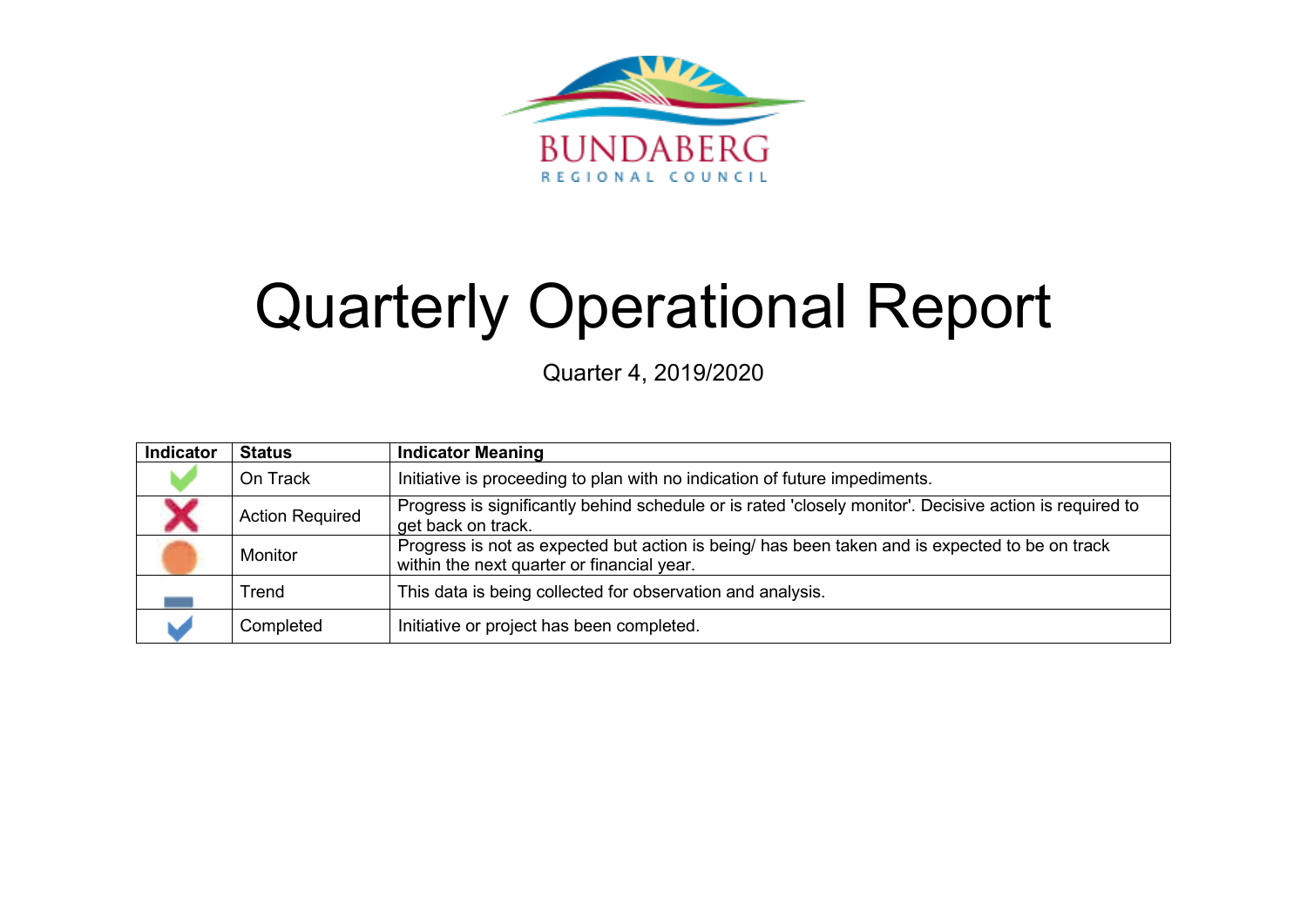# **Our community**

# *Economic growth and prosperity*

**Provide responsive, consistent and timely customer service to our residents, investors and developers.** 

| <b>Performance Measure</b>                                                                              | <b>Organisation Link</b>                                  | <b>Target</b> | <b>Actual</b> |         | <b>Status</b>         | <b>Comments</b>                                                                                                                                                                                                                                                                                                                                  |
|---------------------------------------------------------------------------------------------------------|-----------------------------------------------------------|---------------|---------------|---------|-----------------------|--------------------------------------------------------------------------------------------------------------------------------------------------------------------------------------------------------------------------------------------------------------------------------------------------------------------------------------------------|
| Connections: Percentage of new<br>water and wastewater<br>connections installed within 25<br>days.      | Organisation<br>- Infrastructure<br>- Water Services      |               | ≥95.00%       | 98.00%  | $\blacktriangleright$ | 133 applications processed and installed<br>within 25 days of payment from a total of 153<br>applications. The outstanding ones (5), 4 of<br>them require the applicant to build the<br>dwelling before we install, and one larger<br>connection requires more infrastructure that is<br>not able to be done within the timeframe of 25<br>days. |
| Percentage of applications to<br>endorse Subdivision Plans<br>decided within 20 days.                   | Organisation<br>- Development<br>- Development Assessment |               | ≥85.00%       | 94.00%  |                       | 16 plans of subdivision were endorsed this<br>quarter.                                                                                                                                                                                                                                                                                           |
| Percentage of total concurrence<br>agency referrals decided within 10 <sup>-</sup> Development<br>days. | Organisation<br>- Development Assessment                  |               | ≥90.00%       | 96.00%  |                       | 76 concurrence referrals were decided in the<br>quarter.                                                                                                                                                                                                                                                                                         |
| Percentage of total development<br>applications decided within 10<br>days.                              | Organisation<br>- Development<br>- Development Assessment |               | $≥30.00\%$    | 33.00%  |                       | 19 applications were decided within 10 days<br>or less out of a total of 57 applications decided<br>for the quarter.                                                                                                                                                                                                                             |
| Percentage of total development<br>approvals decided within 35 days<br>or less.                         | Organisation<br>- Development<br>- Development Assessment |               | ≥85.00%       | 89.50%  |                       | 51 applications were decided in 35 days or<br>less out of a total of 57 applications decided<br>for the quarter.                                                                                                                                                                                                                                 |
| Percentage planning and building<br>searches are issued within<br>statutory and corporate timelines.    | Organisation<br>- Development<br>- Development Assessment |               | ≥95.00%       | 100.00% | $\mathbf{v}$          | 208 Building compliance searches and 11<br>Planning Certificates were issued for the<br>quarter.                                                                                                                                                                                                                                                 |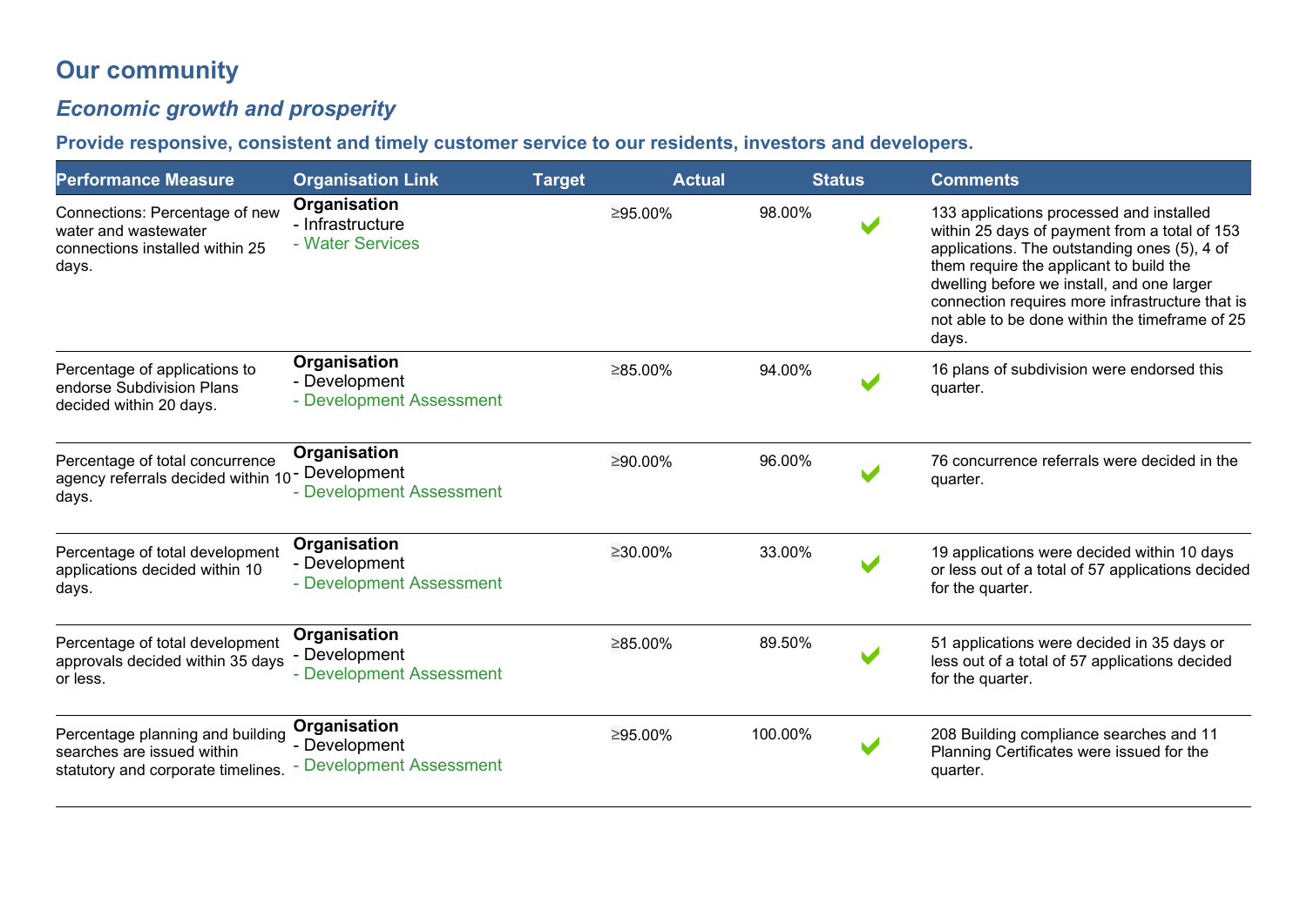| <b>Performance Measure</b>                                                                           | <b>Organisation Link</b>                             | Target | <b>Actual</b> |         | <b>Status</b> | <b>Comments</b>                                                                                                                 |
|------------------------------------------------------------------------------------------------------|------------------------------------------------------|--------|---------------|---------|---------------|---------------------------------------------------------------------------------------------------------------------------------|
| <b>Plumbing Services: Fast-track</b><br>Approvals: Percentage of<br>approvals decided within 5 days. | Organisation<br>- Infrastructure<br>- Water Services |        | ≥95.00%       | 100.00% |               | 10 Fast Track applications were received<br>within this quarter and all 10 were determined<br>within the 2-day period.          |
| Plumbing Services: Percentage of Organisation<br>approvals decided within 20 days.                   | - Infrastructure<br>- Water Services                 |        | ≥95.00%       | 98.00%  |               | 150 applications were received during this<br>quarter and 148 applications were<br>processed/approved within the 10-day period. |

#### **Promote and support use of new technology across the organisation and regions economy as part of the intelligent communities' plan.**

| <b>Performance Measure</b>                                      | <b>Organisation Link</b>                                              | Target | <b>Actual</b> |                               | <b>Status</b> | <b>Comments</b>                                                                                                                                                                                                                                                                                                                                                                                             |
|-----------------------------------------------------------------|-----------------------------------------------------------------------|--------|---------------|-------------------------------|---------------|-------------------------------------------------------------------------------------------------------------------------------------------------------------------------------------------------------------------------------------------------------------------------------------------------------------------------------------------------------------------------------------------------------------|
| Progress of actions in Intelligent<br>Community Plan Bundaberg. | Organisation<br>- Strategic Projects &<br><b>Economic Development</b> |        | Progress      | Various projects<br>underway. |               | Various projects underway including 100<br>Gig Bundaberg, Ag-Tech Hub, Reducing<br>Urban Glow projects (e.g. monitoring urban<br>glow and deploying smart lighting<br>technology) and collaboration with LG<br>Sherlock on various data analytics<br>platforms. In addition, Strategic Projects is<br>working with various departments to<br>publish a variety of open data sets at<br>https://data.gov.au. |

## **Proactively advocate, attract and support economic development related opportunities across the region, specifically targeting priority industries.**

| <b>Performance Measure</b>                                              | <b>Organisation Link</b>                                              | <b>Target</b> | <b>Actual</b>       |                    | <b>Status</b> | <b>Comments</b>                                                 |
|-------------------------------------------------------------------------|-----------------------------------------------------------------------|---------------|---------------------|--------------------|---------------|-----------------------------------------------------------------|
| Export Growth: Value of<br>goods exported from the<br>Bundaberg Region. | Organisation<br>- Strategic Projects &<br><b>Economic Development</b> |               | ≥\$1,800,000,000.00 | \$2,000,000,000.00 | М             | Total of \$2 billion as at<br>30 June 2019.                     |
| Percentage growth in our<br>regions Gross Regional<br>Product.          | Organisation<br>- Strategic Projects &<br><b>Economic Development</b> |               | ≥2.00%              | $-0.40%$           |               | Change from 2018 to<br>2019 (year ending 30<br>June) is -0.40%. |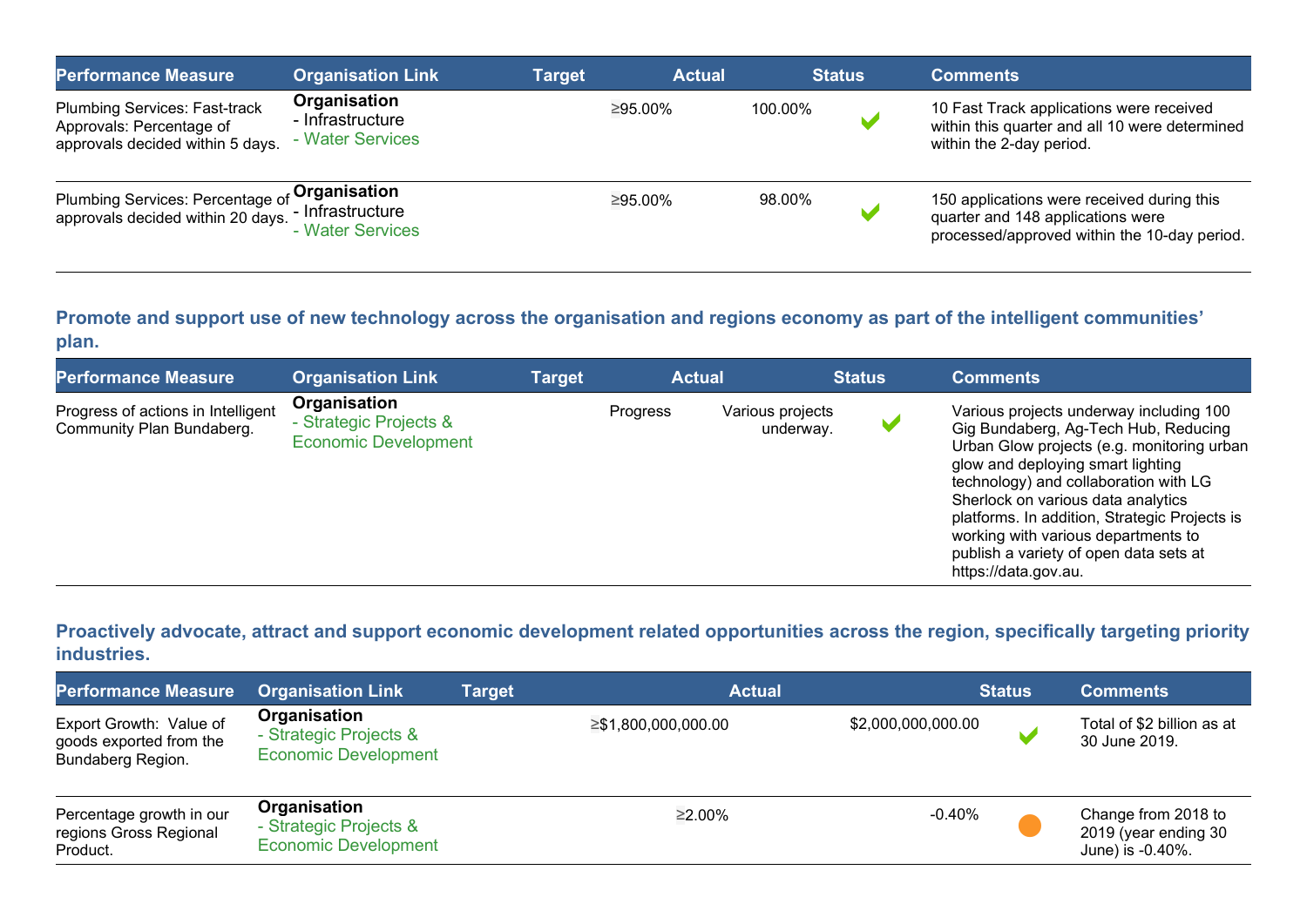| <b>Performance Measure</b>                                             | <b>Organisation Link</b>                                              | <b>Target</b> | <b>Actual</b>                                                                                                            | <b>Status</b>         | <b>Comments</b>                                                                                                    |  |
|------------------------------------------------------------------------|-----------------------------------------------------------------------|---------------|--------------------------------------------------------------------------------------------------------------------------|-----------------------|--------------------------------------------------------------------------------------------------------------------|--|
| Percentage increase or<br>decrease in business entities<br>registered. | Organisation<br>- Strategic Projects &<br><b>Economic Development</b> |               | Total number of business entities<br>Trend<br>registered as at 30 June 2019 was                                          | 6557. Increase of 1%. | Increase of 1% from<br>2018 to 2019 (year<br>ending 30 June).                                                      |  |
| Preparation of Bundaberg<br>Regional Advocacy Program.                 | Organisation<br>- Strategic Projects &<br><b>Economic Development</b> |               | Progress<br>List of 2020 Advocacy Priorities is<br>complete and has been presented<br>to Council. Projects are underway. |                       | List of 2020 Advocacy<br>Priorities is complete<br>and has been presented<br>to Council. Projects are<br>underway. |  |
| Unemployment rate for the<br>Bundaberg region.                         | Organisation<br>- Strategic Projects &<br><b>Economic Development</b> |               | $< 6.50\%$                                                                                                               | 7.60%                 | December quarter of<br>2019 was 7.6%                                                                               |  |

# **Promote our region as a preferred investment destination nationally and internationally.**

| <b>Performance Measure</b>                                                                                                                                                           | <b>Organisation Link</b>                                                                     | <b>Target</b> | <b>Actual</b> | <b>Status</b> | <b>Comments</b>                                                                                                                                                                                                                   |
|--------------------------------------------------------------------------------------------------------------------------------------------------------------------------------------|----------------------------------------------------------------------------------------------|---------------|---------------|---------------|-----------------------------------------------------------------------------------------------------------------------------------------------------------------------------------------------------------------------------------|
| <b>Bundaberg North Burnett Tourism</b><br>Partnership Agreement: Total<br>number of visitors to the<br>Bundaberg Region in the year<br>(inclusive of domestic and<br>international). | Organisation<br>- Community & Environment<br>- Tourism & Events<br>- Tourism Services        |               | Trend         | 1,734,000.00  | The statistics reported are from<br>Tourism Research Australia and<br>are supplied mid-April for year<br>ending December 2019. It is<br>anticipated that year ending June<br>2020 results will be available by<br>September 2020. |
| Holiday Parks: Percentage Holiday<br>Park accommodation is occupied.                                                                                                                 | Organisation<br>- Community & Environment<br>- Community Services<br>- Facilities Management |               | Trend         | 13.74%        | Occupancy is considerably lower<br>for this period due to COVID-19<br>restrictions being in place and<br>prohibiting recreational travel.<br>Elliott Heads - 9.62%<br>Miara - 14.88%                                              |
|                                                                                                                                                                                      |                                                                                              |               |               |               | Moore Park Beach - 9.1%                                                                                                                                                                                                           |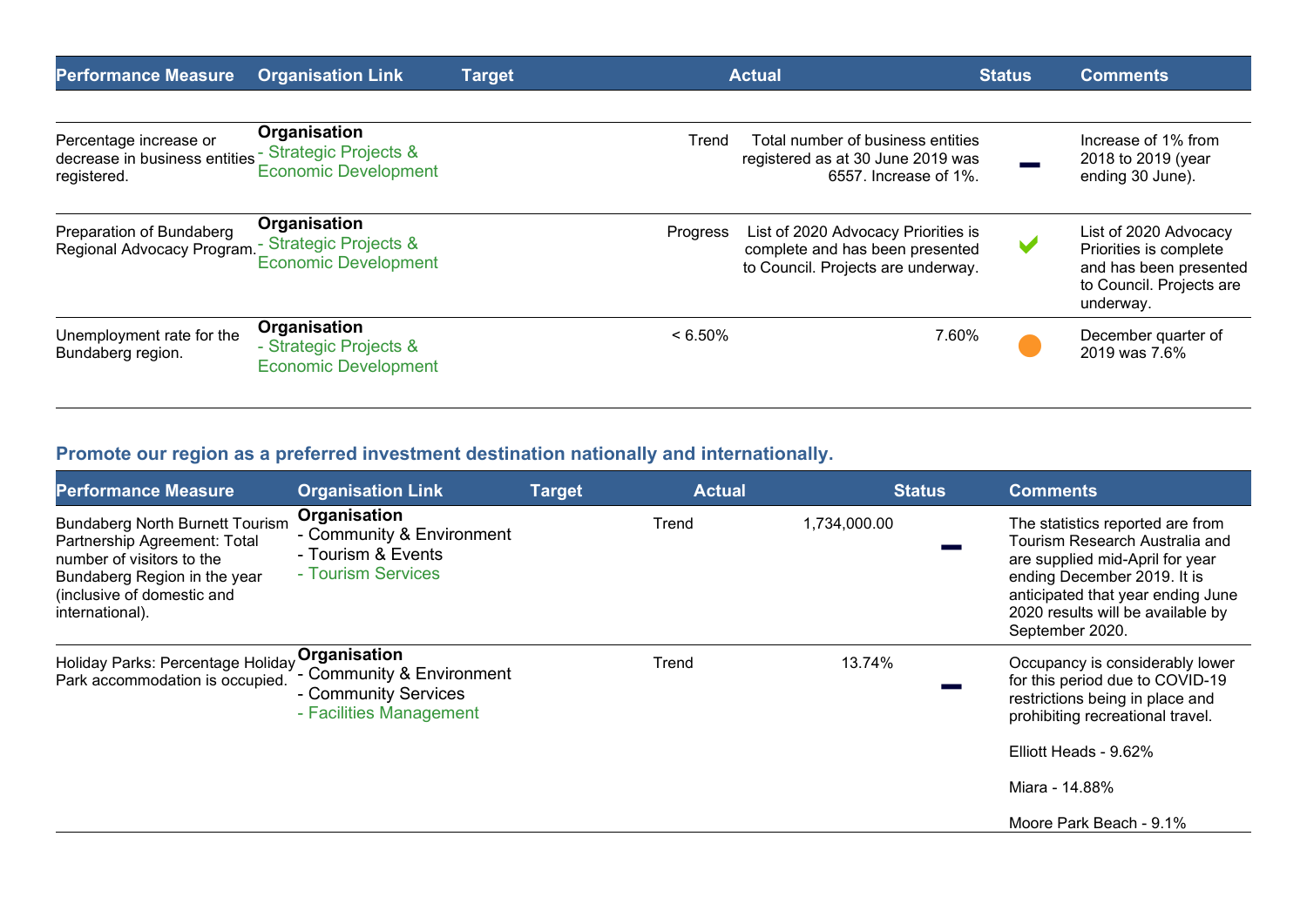| <b>Performance Measure</b>                                                                                                                                                                                    | <b>Organisation Link</b>                                                                | <b>Target</b> | <b>Actual</b> | <b>Status</b> | <b>Comments</b>                                                                                                                                                                                                                                                        |
|---------------------------------------------------------------------------------------------------------------------------------------------------------------------------------------------------------------|-----------------------------------------------------------------------------------------|---------------|---------------|---------------|------------------------------------------------------------------------------------------------------------------------------------------------------------------------------------------------------------------------------------------------------------------------|
|                                                                                                                                                                                                               |                                                                                         |               |               |               | Burnett Heads - 21.39%                                                                                                                                                                                                                                                 |
| Number of passengers processed<br>through Bundaberg Regional<br>Airport terminal.                                                                                                                             | Organisation<br>- Community & Environment<br>- Bundaberg Airport                        |               | ≥30,000.00    | 1,389.00      | Passenger numbers have fallen<br>dramatically in response to<br>COVID-19 and Qantas ceased<br>flights for a number of weeks.<br>Passenger numbers are not<br>expected to recover fully until later<br>in the year.                                                     |
| Percentage of the total Accounts<br>Payable suppliers spend<br>(excluding Corporate Purchase<br>Cards) with local business<br>categories A, B and C, as defined<br>int he Procurement and Contract<br>Manual. | Organisation<br>- Organisational Services<br>- Strategic Procurement &<br><b>Supply</b> |               | $= 60.00\%$   | 56.58%        | 56.58% is year to date<br>measurement.<br><b>Strategic Procurement and Supply</b><br>is continuing to promote the "Buy<br>Local Policy" with Council Buyers<br>and ensure its implementation.<br>Monthly results for KPI = Apr<br>50.44% May 56.85% and Jun<br>51.34%. |

**Develop a pipeline of strategic projects that support organisational and economic development objectives, including procuring external grant funding.** 

| <b>Performance Measure</b>                                                                                               | <b>Organisation Link</b>                                              | Target                                                                | <b>Actual</b>                                                                                                                                                                                                                                                        | <b>Status</b> | <b>Comments</b>                                                                                                                                                                                                                                                      |
|--------------------------------------------------------------------------------------------------------------------------|-----------------------------------------------------------------------|-----------------------------------------------------------------------|----------------------------------------------------------------------------------------------------------------------------------------------------------------------------------------------------------------------------------------------------------------------|---------------|----------------------------------------------------------------------------------------------------------------------------------------------------------------------------------------------------------------------------------------------------------------------|
| Demonstrated pipeline of shovel<br>ready capital projects aligned<br>with the organisations Advocacy<br>Priorities list. | Organisation<br>- Strategic Projects &<br><b>Economic Development</b> | Maintenance of 3-4 strategic<br>economic capital projects<br>per year | <b>Growing Tourism</b><br>Infrastructure Program (\$2<br>million). Nine shovel-ready<br>local roads submissions have<br>been made to the State and<br><b>Federal Governments and we</b><br>assisted four proponents with<br>regional economic<br>development grants. |               | <b>Growing Tourism</b><br>Infrastructure Program (\$2<br>million). Nine shovel-ready<br>local roads submissions have<br>been made to the State and<br><b>Federal Governments and we</b><br>assisted four proponents with<br>regional economic<br>development grants. |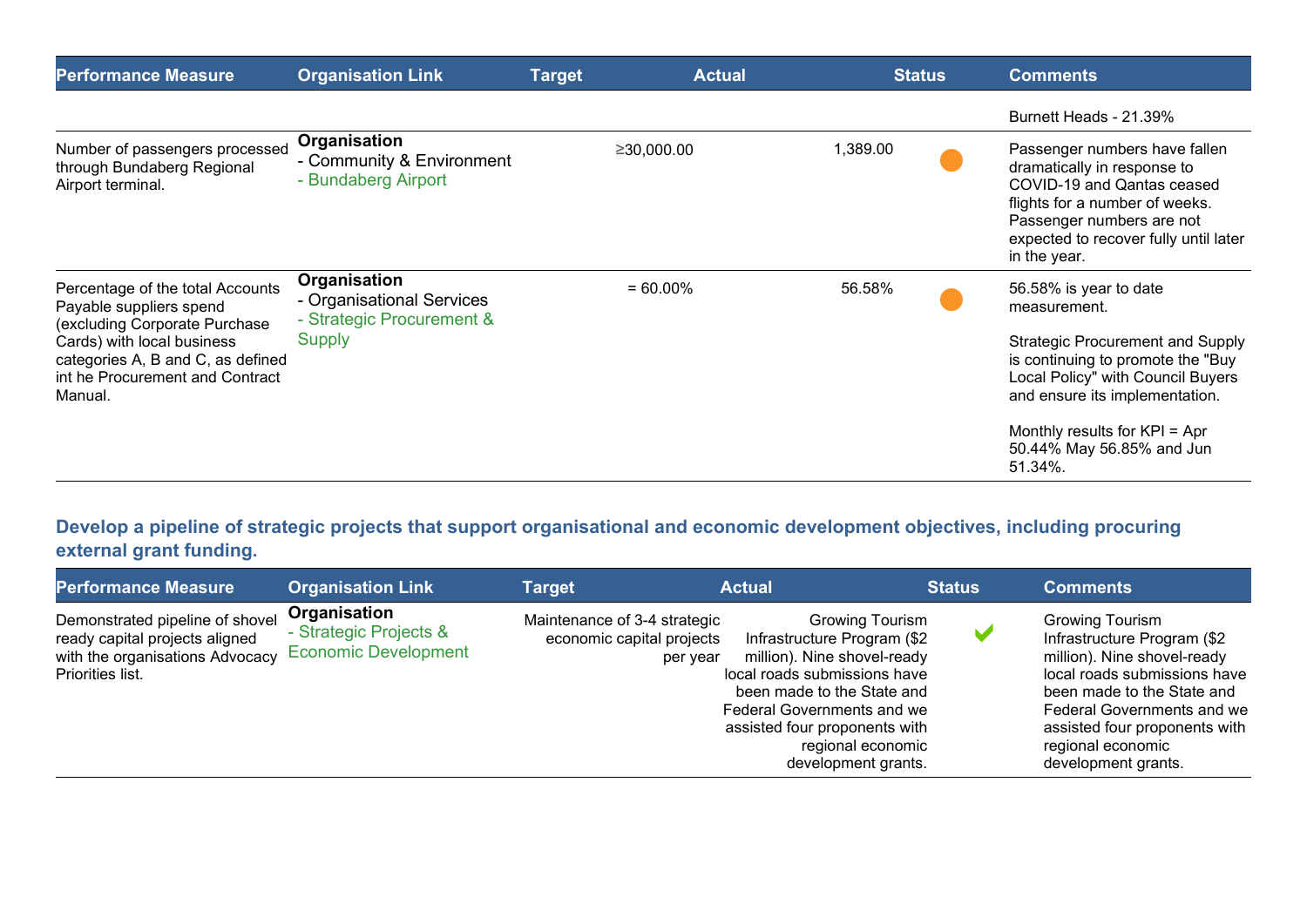## *Safe, active, vibrant and inclusive community*

**Provide facilities, parks, open spaces, services, and programs that promote and support our community's safety and physical wellbeing.**

| <b>Performance Measure</b>                                                                               | <b>Organisation Link</b>                                                                                            | <b>Target</b> | <b>Actual</b> | <b>Status</b> |                       | <b>Comments</b>                                                                                                                                                                                                                     |
|----------------------------------------------------------------------------------------------------------|---------------------------------------------------------------------------------------------------------------------|---------------|---------------|---------------|-----------------------|-------------------------------------------------------------------------------------------------------------------------------------------------------------------------------------------------------------------------------------|
| Number of community members<br>participating in preventative health<br>programs and projects.            | <b>Organisation</b><br>- Community & Environment<br>- Parks, Sport & Natural<br>Environment<br>- Sport & Recreation |               | Trend         | Nil           |                       | All community activities were<br>cancelled due to COVID restrictions.                                                                                                                                                               |
| Number of physical activity and<br>preventative health initiatives<br>promoted and supported by Council. | Organisation<br>- Community & Environment<br>- Parks, Sport & Natural<br>Environment<br>- Sport & Recreation        |               | ≥25.00        | 25.00         | $\blacktriangleright$ | COVID-19 restrictions ceased<br>physical activity initiatives from 20<br>March 2020. Information sharing<br>provided in relation to COVID-19<br>Easing of Restrictions (Safe<br>Plans/Isolation activities to maintain<br>fitness). |
| Percentage of agreed service levels<br>have been met.                                                    | Organisation<br>- Community & Environment<br>- Parks, Sport & Natural<br>Environment<br>- Parks & Gardens           |               | ≥85.00%       | 94.00%        |                       | Service levels are very high for the<br>quarter.                                                                                                                                                                                    |

## **Manage our road landscapes, urban areas and recreational environments to support our community's lifestyle and to enhance the identity, special character and heritage of our region.**

| <b>Performance Measure</b>                           | <b>Organisation Link</b>                                          | Tarqet | <b>Actual</b> | <b>Status</b> | <b>Comments</b>                                                 |
|------------------------------------------------------|-------------------------------------------------------------------|--------|---------------|---------------|-----------------------------------------------------------------|
| Development approvals are audited for<br>compliance. | Organisation<br>- Development<br>- Development Strategic Planning |        | Yes/No        | Yes           | 2 approvals were audited for<br>compliance during this quarter. |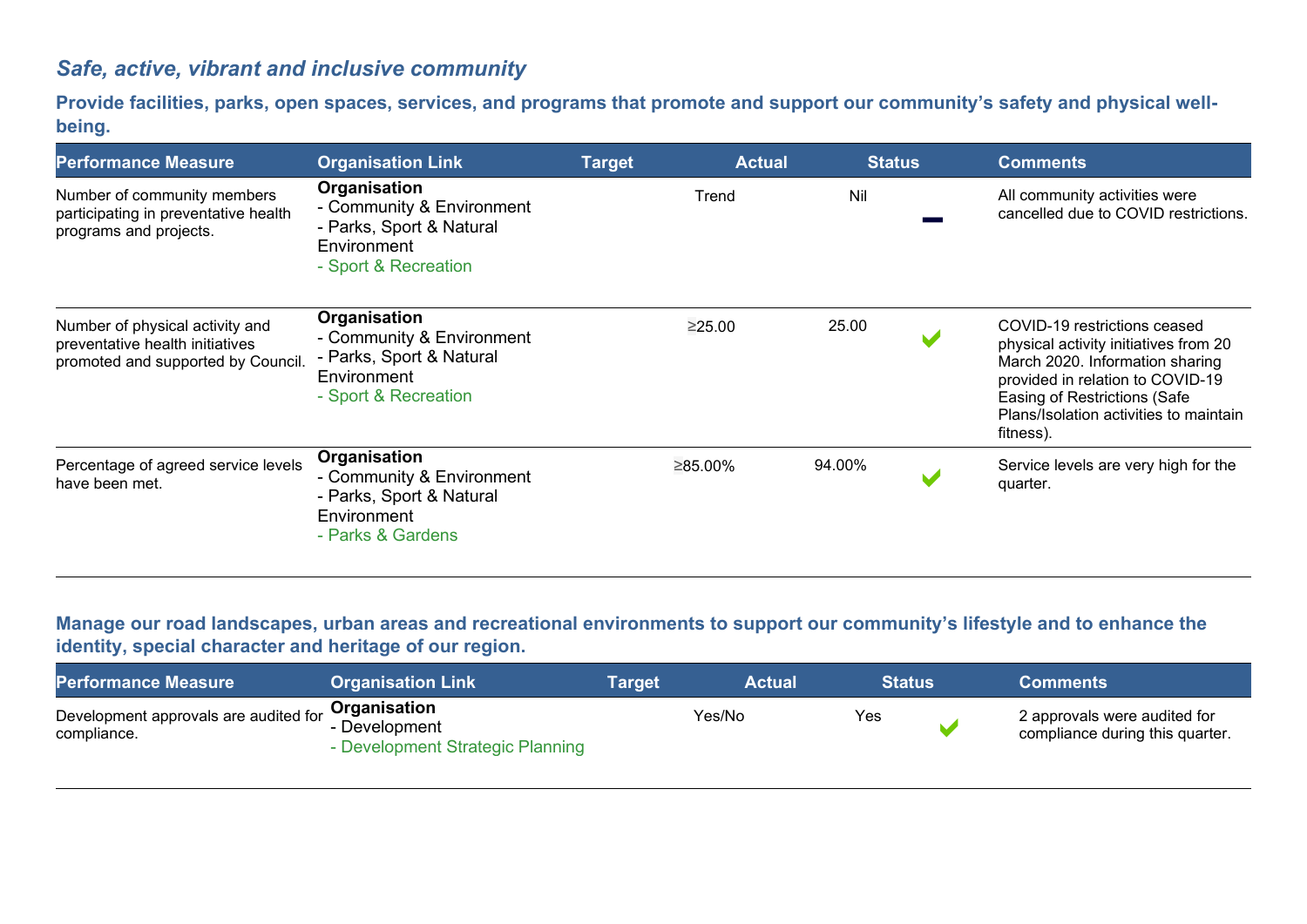## **Support and facilitate community programs, networks, projects and events that promote social connectedness; and active and healthy community life.**

| <b>Performance Measure</b>                                                                                                                                                                                 | <b>Organisation Link</b>                                                                     | <b>Target</b> | <b>Actual</b> |                                                  | <b>Status</b> | <b>Comments</b>                                                                                                                                                              |
|------------------------------------------------------------------------------------------------------------------------------------------------------------------------------------------------------------|----------------------------------------------------------------------------------------------|---------------|---------------|--------------------------------------------------|---------------|------------------------------------------------------------------------------------------------------------------------------------------------------------------------------|
| Access to Services - Commonwealth Home<br>Support Programme & Queensland<br>Community Care (State and Federal funded):<br>Number of service users with improved ability<br>to access appropriate services. | Organisation<br>- Community & Environment<br>- Community Services<br>- Community Care        |               | ≥50.00        | 460.00                                           |               | COVID-19 has impacted<br>delivery model.                                                                                                                                     |
| <b>Community Support Services Commonwealth</b><br>Home Support Programme & Queensland<br>Community Care (State & Federal Funded):<br>Number of service users who received a<br>service.                    | Organisation<br>- Community & Environment<br>- Community Services<br>- Community Care        |               | Trend         | 460.00                                           |               | COVID-19 has impacted<br>delivery model.                                                                                                                                     |
| Events/Workshop: Number of attendees to<br>workshop for events.                                                                                                                                            | Organisation<br>- Community & Environment<br>- Tourism & Events<br>- Events                  |               |               | Trend Not held due to COVID-<br>19 restrictions. |               | Not held due to COVID-19<br>restrictions.                                                                                                                                    |
| Funded Programs (State & Federal):<br>Percentage programs and services are<br>demonstrating compliance with standards and<br>meeting funding targets.                                                      | Organisation<br>- Community & Environment<br>- Community Services<br>- Community Care        |               | ≥98.00%       | 90.00%                                           |               | COVID-19 has impacted<br>delivery model - under<br>delivered on outputs.                                                                                                     |
| Local Law, Animal Management - number of<br>community education programs<br>delivered/attended.                                                                                                            | Organisation<br>- Community & Environment<br>- Health & Regulatory Services                  |               | ≥10.00        | 0.00                                             |               | External programs notably<br>Petpep (School based<br>program) put on hold due to<br>COVID-19 restrictions.<br>Likely to recommence early<br>in 2020/20201 financial<br>year. |
| Number of community development<br>partnerships, projects and initiatives promoted<br>and supported by Council.                                                                                            | Organisation<br>- Community & Environment<br>- Community Services<br>- Community Development |               | $= 25.00$     | 40.00                                            |               | We are out doing our<br>previous estimates for this<br>quarter of engagement in<br>projects, partnerships and<br>initiatives.                                                |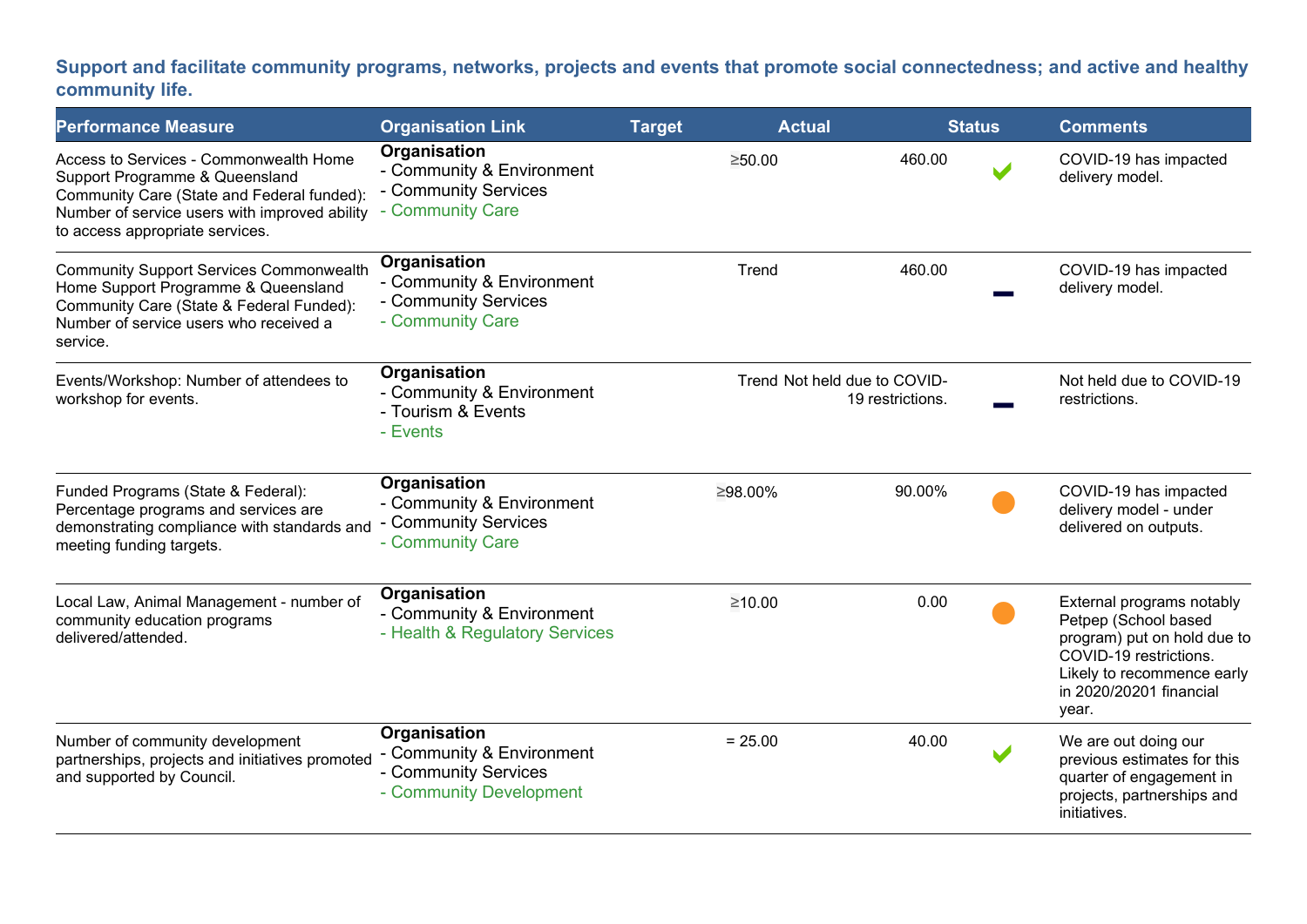| <b>Performance Measure</b>                                                                                                                                                                         | <b>Organisation Link</b>                                                                                     | <b>Target</b> | <b>Actual</b> | <b>Status</b> | <b>Comments</b>                                                                                                                   |
|----------------------------------------------------------------------------------------------------------------------------------------------------------------------------------------------------|--------------------------------------------------------------------------------------------------------------|---------------|---------------|---------------|-----------------------------------------------------------------------------------------------------------------------------------|
| Number of community grants provided                                                                                                                                                                | Organisation<br>- Community & Environment<br>- Community Services<br>- Community Development                 |               | Trend         | 14.00         | Uptake of community and<br>micro grants is increasing<br>steadily.                                                                |
| Number of financial assistance<br>requests/applications supported<br>(individuals/sporting organisations/events).                                                                                  | Organisation<br>- Community & Environment<br>- Parks, Sport & Natural<br>Environment<br>- Sport & Recreation |               | Trend         | 5.00          | Reduced number due to<br>COVID-19 restrictions.<br><b>Community Services Grant</b><br>- Sport and Recreation - 5<br>applications. |
| Number of occasions that information, advice<br>and referral services were provided.                                                                                                               | Organisation<br>- Community & Environment<br>- Community Services<br>- Neighbourhood Centres                 |               | Trend         | 1,578.00      | COVID-19 has impacted<br>delivery.                                                                                                |
| Number of service users who received a<br>service.                                                                                                                                                 | Organisation<br>- Community & Environment<br>- Community Services<br>- Neighbourhood Centres                 |               | Trend         | 1,052.00      | COVID-19 has impacted<br>delivery.                                                                                                |
| Number of service users with improved quality<br>of life.                                                                                                                                          | Organisation<br>- Community & Environment<br>- Community Services<br>- Neighbourhood Centres                 |               | ≥4,000.00     | 1,525.00      | COVID-19 has impacted<br>delivery.                                                                                                |
| Number of services users with improved ability<br>to access appropriate services.                                                                                                                  | Organisation<br>- Community & Environment<br>- Community Services<br>- Neighbourhood Centres                 |               | ≥4,000.00     | 1,100.00      | COVID-19 has impacted<br>delivery.                                                                                                |
| Quality of Life - Commonwealth Home Support<br>Programme & Queensland Community Care<br>(State and Federal funded): Number of service - Community Services<br>users with improved quality of life. | Organisation<br>- Community & Environment<br>- Community Care                                                |               | ≥300.00       | 460.00        | COVID-19 has impacted<br>delivery model.                                                                                          |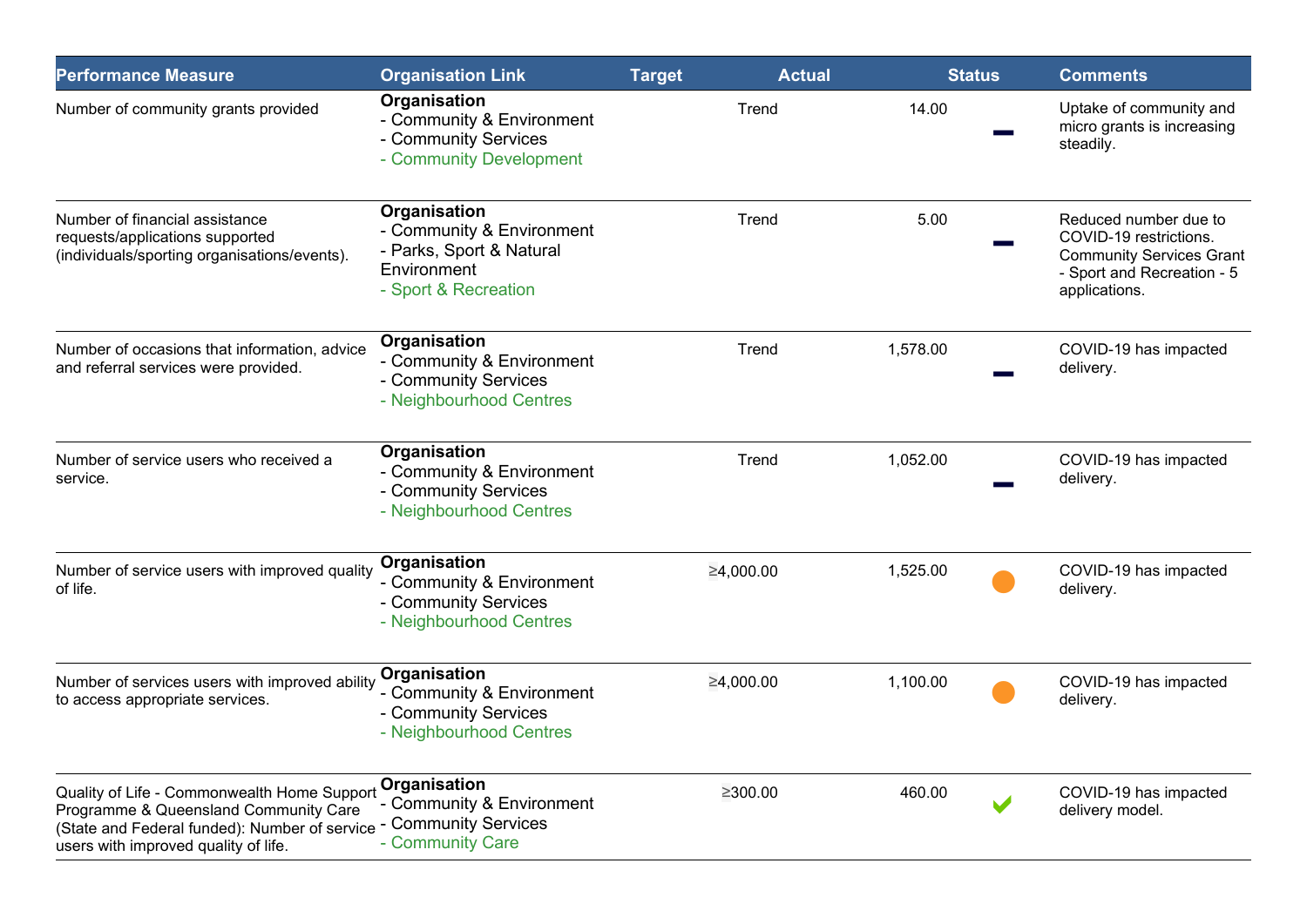| <b>Performance Measure</b>                                                                                                                                                                | Organisation Link                                                 | <b>Actual</b><br><b>Target</b> |         | <b>Status</b> |  | <b>Comments</b>                          |  |
|-------------------------------------------------------------------------------------------------------------------------------------------------------------------------------------------|-------------------------------------------------------------------|--------------------------------|---------|---------------|--|------------------------------------------|--|
| Social Connectedness - Commonwealth Home<br>Support Programme & Queensland<br>Community Care (State and Federal funded):<br>Number of service users with improved social - Community Care | Organisation<br>- Community & Environment<br>- Community Services |                                | ≥150.00 | 321.00        |  | COVID-19 has impacted<br>delivery model. |  |
| connectedness.                                                                                                                                                                            |                                                                   |                                |         |               |  |                                          |  |

# **Implement disaster prevention strategies and maximise community preparedness for disaster events.**

| <b>Performance Measure</b>                                                                                                                                          | <b>Organisation Link</b>                                           | <b>Target</b> | <b>Actual</b>                    | <b>Status</b> | <b>Comments</b>                                                                                                                                                                                                                                                                                                                                           |
|---------------------------------------------------------------------------------------------------------------------------------------------------------------------|--------------------------------------------------------------------|---------------|----------------------------------|---------------|-----------------------------------------------------------------------------------------------------------------------------------------------------------------------------------------------------------------------------------------------------------------------------------------------------------------------------------------------------------|
| Annual assessment of Local Disaster<br>Management Plan and local disaster<br>arrangements in accordance with<br><b>Emergency Management Assurance</b><br>Framework. | Organisation<br>- Community & Environment<br>- Disaster Management |               | Greater than or<br>equal to 5/10 |               | Advice has been received from<br>the Inspector General Emergency<br>Management on 6 July 2020 that<br>assessments are due for<br>completion on 14 August 2020.<br>Assessment process is being<br>coordinated by the Executive<br>Officer of the District Disaster<br>Management group to complete<br>by this date.                                        |
| Number of Local Disaster Management<br>Group (LDMG) Meetings held.                                                                                                  | Organisation<br>- Community & Environment<br>- Disaster Management |               | 1.00                             | 4.00          | In order to support the response<br>to COVID-19, meetings of the<br><b>Bundaberg District and Local</b><br><b>Disaster Management Groups</b><br>were held jointly, with 4 meetings<br>held for the period. The groups<br>were supported by several joint<br>sub-groups including Health,<br>Housing, Human & Social<br>Recovery and Economic<br>Recovery. |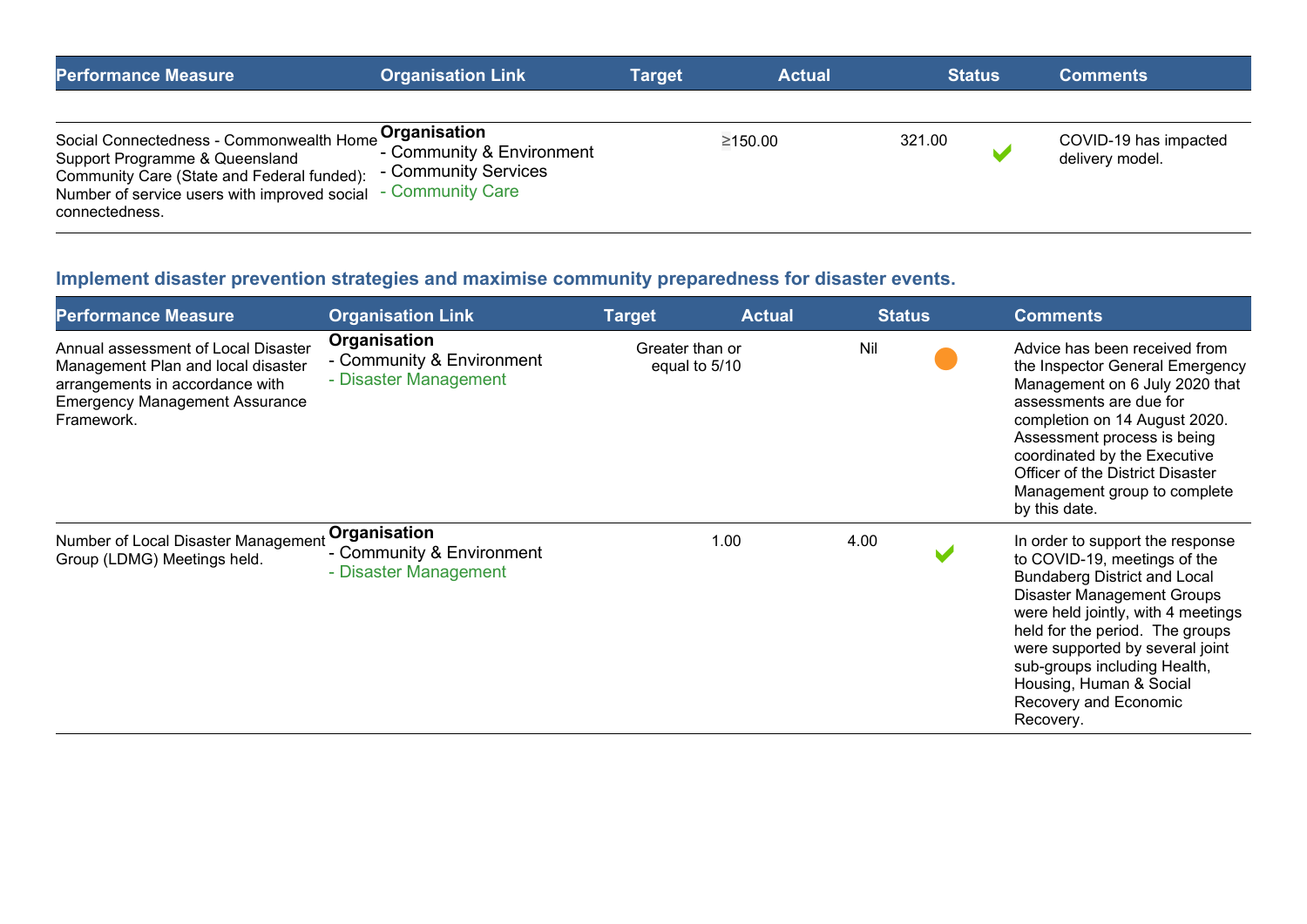#### **Develop a Cultural Strategy, that celebrates and embraces our local connections to First Nation Peoples and other cultures.**

| <b>Performance Measure</b>              | <b>Organisation Link</b>                                                | Target | <b>Actual</b> | <b>Status</b> | <b>Comments</b>                                                             |
|-----------------------------------------|-------------------------------------------------------------------------|--------|---------------|---------------|-----------------------------------------------------------------------------|
| Implementation of the Cultural Strategy | Organisation<br>- Community & Environment<br>- Arts & Cultural Services |        | Yes/No        | Yes           | While COVID-19 has closed<br>venues, progress on the Strategy<br>continues. |

## *An empowered and creative place*

**Provide facilities, spaces, services and activities that promote and support lifelong learning and community engagement with the arts and culture.**

| <b>Performance Measure</b>                                                        | <b>Organisation Link</b>                                                                                       | <b>Target</b> | <b>Actual</b> | <b>Status</b> | <b>Comments</b>                                                                                                                                                                                                                                                                                                                       |
|-----------------------------------------------------------------------------------|----------------------------------------------------------------------------------------------------------------|---------------|---------------|---------------|---------------------------------------------------------------------------------------------------------------------------------------------------------------------------------------------------------------------------------------------------------------------------------------------------------------------------------------|
| Days booked as a percentage of<br>total days available.                           | Organisation<br>- Community & Environment<br>- Arts & Cultural Services<br>- Moncrieff Entertainment<br>Centre | Trend         | Nil           |               | COVID-19 closures have meant zero<br>public activity at the Moncrieff<br>Entertainment Centre in this quarter. The<br>venue has been fully engaged in major<br>renovation work since the COVID-19<br>shut-downs with work looking at<br>completion by the end of August with a<br>view to a September opening, COVID-19<br>dependent. |
| Number of community groups<br>using the Moncrieff<br><b>Entertainment Centre.</b> | Organisation<br>- Community & Environment<br>- Arts & Cultural Services<br>- Moncrieff Entertainment<br>Centre | Trend         | Nil           |               | COVID-19 closures have meant zero<br>public activity at the Moncrieff<br>Entertainment Centre in this quarter.                                                                                                                                                                                                                        |
| Number of participants in our<br>community programs.                              | Organisation<br>- Community & Environment<br>- Library Services                                                | ≥2,000.00     | 130.00        |               | Due to Covid-19 regular programs<br>ceased. To engage with our patrons 20<br>online programs were delivered with 130<br>participants & 12 story time sessions<br>were held via Facebook.                                                                                                                                              |
| Number of patrons using our<br>libraries.                                         | Organisation<br>- Community & Environment<br>- Library Services                                                | ≥70,000.00    | 13,908.00     |               | Libraries closed to the public March 26<br>and reopened with reduced numbers<br>allowed in the building from May 18 to                                                                                                                                                                                                                |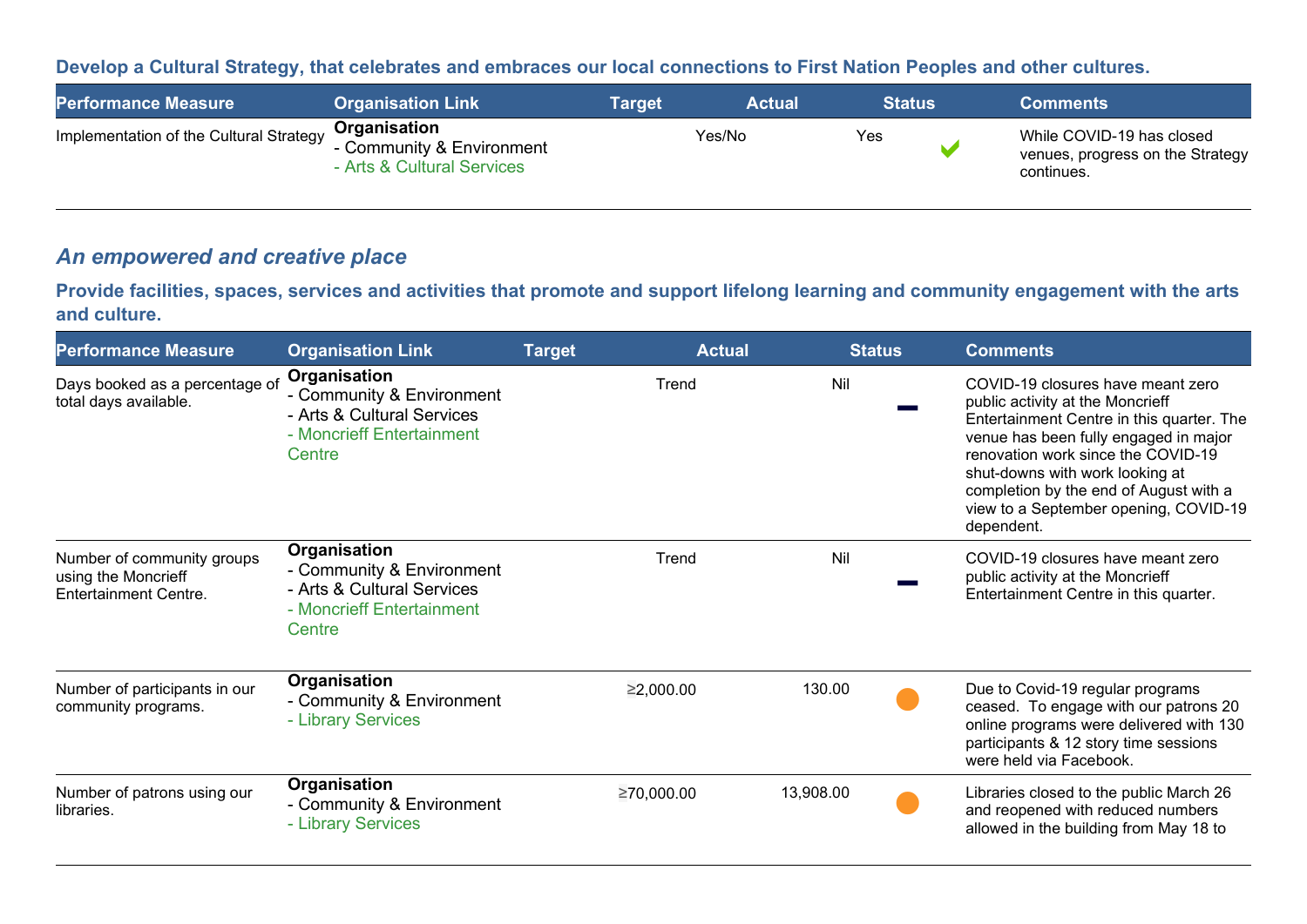| <b>Performance Measure</b>                                        | <b>Organisation Link</b>                                                                                       | <b>Target</b> | <b>Actual</b> | <b>Status</b> | <b>Comments</b>                                                                                                                                                                                                                                                                                                                                                                                                                                                                                                                                                                                                                                                                                                                                                   |
|-------------------------------------------------------------------|----------------------------------------------------------------------------------------------------------------|---------------|---------------|---------------|-------------------------------------------------------------------------------------------------------------------------------------------------------------------------------------------------------------------------------------------------------------------------------------------------------------------------------------------------------------------------------------------------------------------------------------------------------------------------------------------------------------------------------------------------------------------------------------------------------------------------------------------------------------------------------------------------------------------------------------------------------------------|
|                                                                   |                                                                                                                |               |               |               | June 30, which impacted visitation<br>numbers.                                                                                                                                                                                                                                                                                                                                                                                                                                                                                                                                                                                                                                                                                                                    |
| Number of patrons visiting the<br>Moncrieff Entertainment Centre. | Organisation<br>- Community & Environment<br>- Arts & Cultural Services<br>- Moncrieff Entertainment<br>Centre |               | ≥8,000.00     | 0.00          | COVID-19 closures have meant zero<br>public activity at the Moncrieff<br>Entertainment Centre in this quarter. The<br>venue and staff have been fully engaged<br>with major renovations to all parts of the<br>venue (bringing all renovations forward to<br>be completed during COVID-19 shut-<br>down), ticketing and point of sale system<br>upgrades and training, marketing the<br>venue for commercial tours/hires, as well<br>as box office refunds and client bookings<br>for later in 2020 and building the 2021<br>program. Digital engagement work has<br>connected with 24,000 people via social<br>media and the Arts Bundaberg website. It<br>is important to note that this quarter is<br>usually one of the busiest in the theatre's<br>calendar. |
| Number of visitors to BRAG and<br>ChArts.                         | Organisation<br>- Community & Environment<br>- Arts & Cultural Services<br>- Galleries - BRAG & ChArts         |               | Trend         | 300.00        | COVID-19 closures have meant very<br>limited public activity at the Galleries in<br>this quarter. The only event has been the<br>Palace Memorial Day on 23 June which<br>saw 300 visitors to the building. Staff<br>have been fully engaged in renovations,<br>making alterations to collection stores,<br>maintaining the BRC Art Collection as<br>per the preservation assessment plan,<br>maintaining the Palace Memorial,<br>implementing new collection<br>management systems and point of sale<br>system and deep cleaning and<br>maintenance of artworks and each<br>venue. Digital engagement work has<br>connected with 43,500 people via social<br>media, the #artsbundyathome project<br>and the Arts Bundaberg website.                               |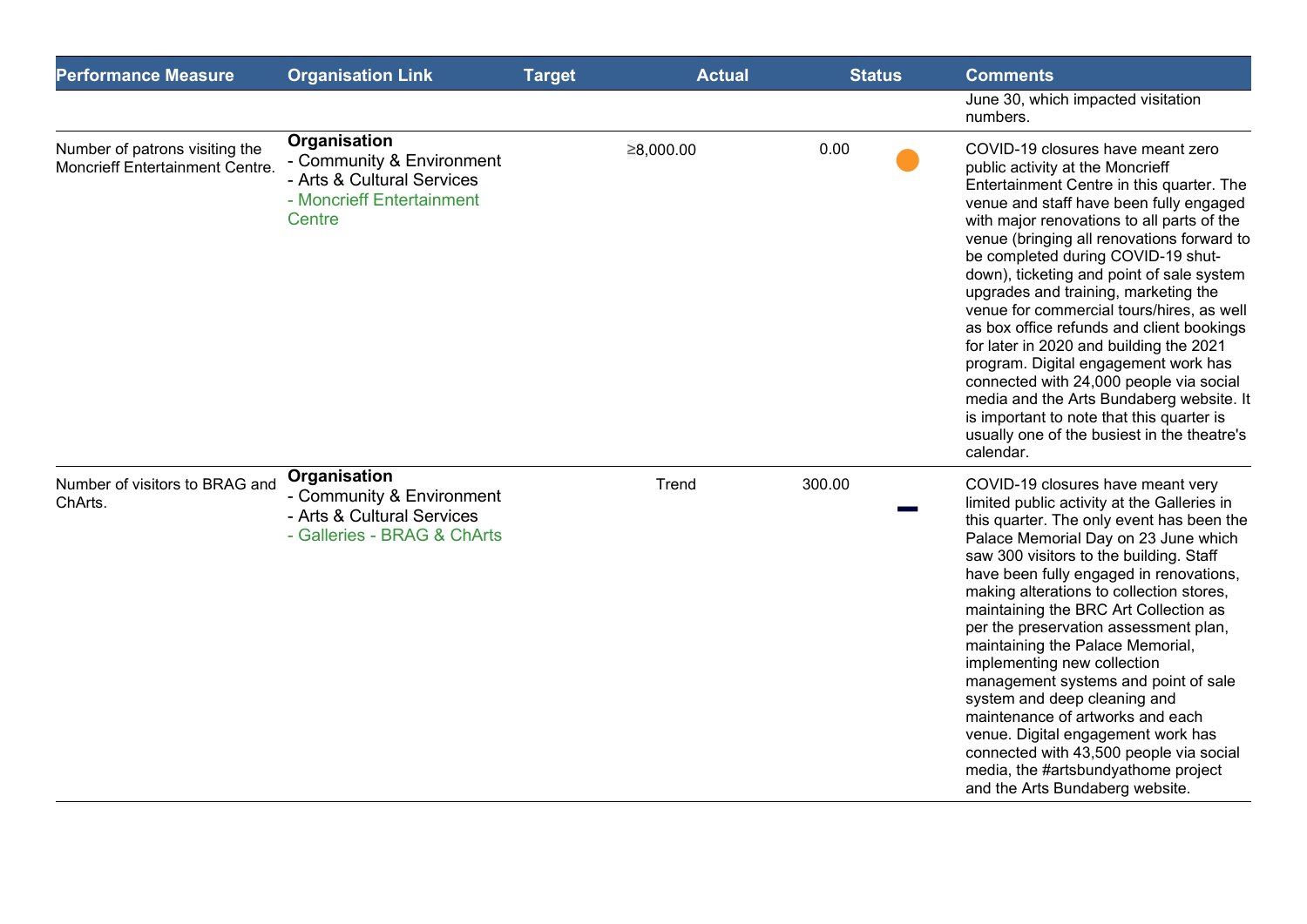| <b>Performance Measure</b>                                | <b>Organisation Link</b>                                                                                                    | Target | <b>Actual</b> | <b>Status</b> | <b>Comments</b>                                                                                                |
|-----------------------------------------------------------|-----------------------------------------------------------------------------------------------------------------------------|--------|---------------|---------------|----------------------------------------------------------------------------------------------------------------|
| Seats booked as a percentage of<br>total seats available. | <sub>f</sub> Organisation<br>- Community & Environment<br>- Arts & Cultural Services<br>- Moncrieff Entertainment<br>Centre |        | Trend         | Nil           | COVID-19 closures have meant zero<br>public activity at the Moncrieff<br>Entertainment Centre in this quarter. |

## **Provide leadership in creative innovation, opportunities for learning and social and cultural development.**

| <b>Performance Measure</b>                                                                                 | <b>Organisation Link</b>                                                                                    | <b>Target</b> | <b>Actual</b> | <b>Status</b> | <b>Comments</b>                                                                                                                                                                                                                                            |
|------------------------------------------------------------------------------------------------------------|-------------------------------------------------------------------------------------------------------------|---------------|---------------|---------------|------------------------------------------------------------------------------------------------------------------------------------------------------------------------------------------------------------------------------------------------------------|
| <b>Number of Galleries initiatives</b><br>designed to grow our visual arts<br>community.                   | Organisation<br>- Community & Environment<br>- Arts & Cultural Services<br>- Galleries - BRAG & ChArts      | Trend         |               | 0.00          | COVID-19 closures have meant zero public<br>activity this quarter. Substantial digital<br>initiatives have been built in lieu of<br>audiences by the Arts & Cultural Services<br>marketing and promotions teams including<br>the #artsbundyathome project. |
| Number of Moncrieff Entertainment<br>Centre initiatives designed to grow<br>our performing arts community. | Organisation<br>- Community & Environment<br>- Arts & Cultural Services<br>- Moncrieff Entertainment Centre | $\geq 3.00$   |               | 0.00          | COVID-19 closures have meant zero public<br>activity this quarter. Substantial digital<br>initiatives have been built in lieu of<br>audiences by the Arts & Cultural Services<br>marketing and promotions teams including<br>the #artsbundyathome project. |
| Number of participants in our Digital Organisation<br>Literacy programs.                                   | - Community & Environment<br>- Library Services                                                             | ≥100.00       | 139.00        |               | Face to face digital literacy sessions ceased<br>due to COVID-19 however, 12 programs<br>using ZOOM were delivered with 139<br>participants attending remotely.                                                                                            |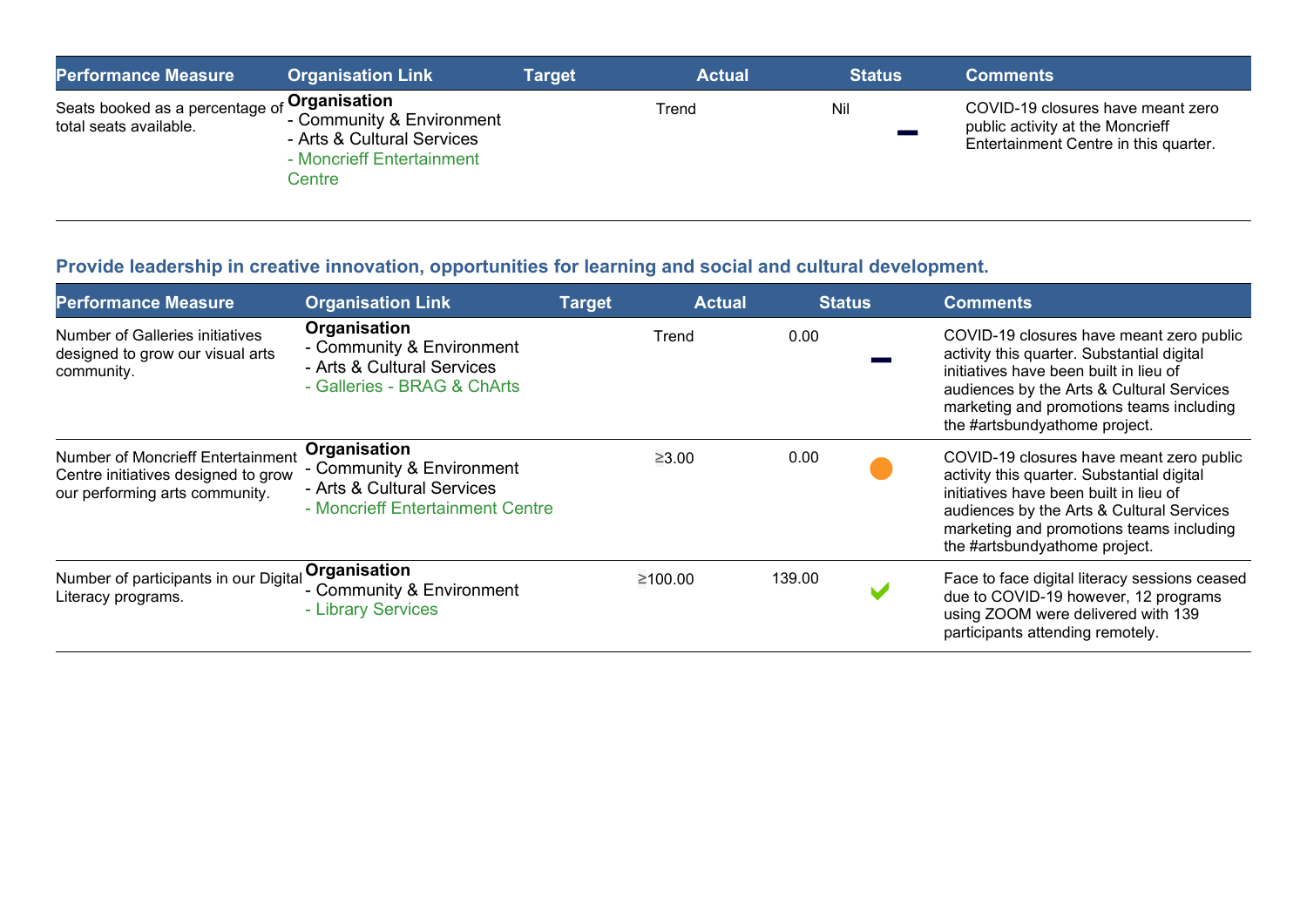# **Our environment**

## *Infrastructure that meets our current and future needs*

#### **Develop, implement and administer strategies and plans underpinned by the principles of sustainable development.**

| <b>Performance Measure</b>                                                                                                    | <b>Organisation Link</b>                                          | <b>Target</b> | <b>Actual</b> |                  | <b>Status</b> | <b>Comments</b>                                                                    |
|-------------------------------------------------------------------------------------------------------------------------------|-------------------------------------------------------------------|---------------|---------------|------------------|---------------|------------------------------------------------------------------------------------|
| Percentage amendment 5 to the<br><b>Bundaberg Regional Council</b><br>Planning Scheme 2015 has been<br>completed and adopted. | Organisation<br>- Development<br>- Development Strategic Planning |               | June 2019     | 100%             |               | Completed in quarter 3.                                                            |
| Percentage Local Plan for Branyan<br>Identified Growth Area completed.                                                        | Organisation<br>- Development<br>- Development Strategic Planning |               | June 2019     | Project on hold. |               | This project is on hold until the<br>location of the new hospital is<br>confirmed. |
| Percentage of complaints formally<br>acknowledged within 5 days.                                                              | Organisation<br>- Development<br>- Development Compliance         |               | $= 100.00\%$  | 100.00%          |               | 85 complaints were acknowledged<br>within the quarter.                             |

#### **Plan and implement councils long-term and annual capital works improvement program that reflects community needs and expectations.**

| <b>Performance Measure</b>                                                                     | <b>Organisation Link</b>                             | Target | <b>Actual</b> | <b>Status</b> | <b>Comments</b>                                                                                                                                      |
|------------------------------------------------------------------------------------------------|------------------------------------------------------|--------|---------------|---------------|------------------------------------------------------------------------------------------------------------------------------------------------------|
| Delivery of Wastewater Capital<br>Projects Program: Percentage of<br>adopted budget completed. | Organisation<br>- Infrastructure<br>- Water Services |        | $= 95.00\%$   | 81.00%        | 86% of the wastewater budget<br>for 2019/20 was expended with a<br>carryover of \$554,715.                                                           |
| Delivery of Water Capital Projects<br>Program: Percentage of adopted<br>budget completed.      | Organisation<br>- Infrastructure<br>- Water Services |        | $= 95.00\%$   | 117.00%       | Expenditure was 117% of budget<br>for water capital project, due to<br>opportunities to accelerate<br>expenditure on Gregory's and<br>Soblusky bore. |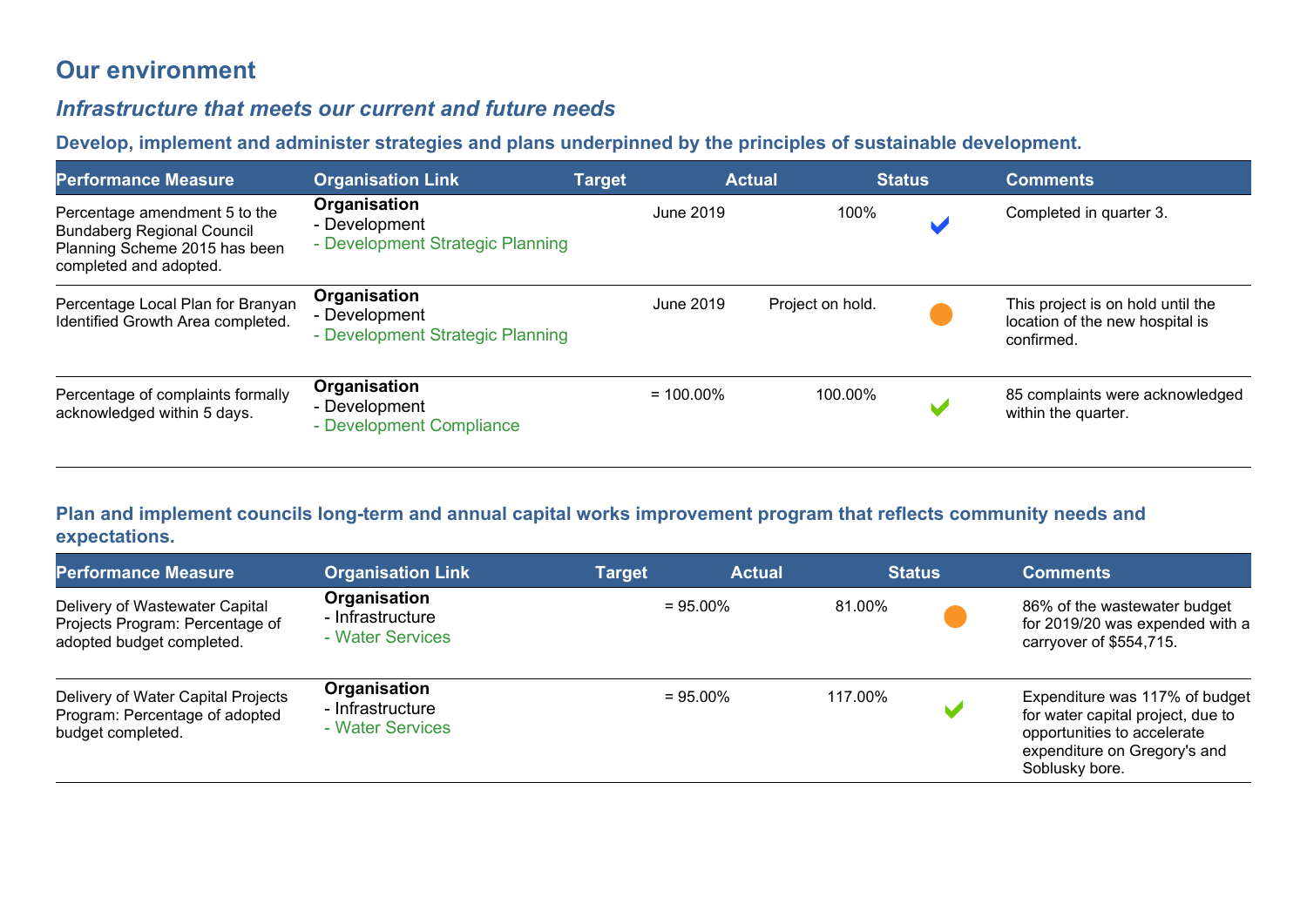## **Apply renewable and clean energy strategies in project development and construction.**

| <b>Performance Measure</b>                                    | <b>Organisation Link</b>                                              | <b>Target</b> |          | <b>Actual</b>            | <b>Status</b> | <b>Comments</b>                                                                                                                                                                                                                                                                                                                                                                                                                                                                                                                                                                                                                                                                                                       |
|---------------------------------------------------------------|-----------------------------------------------------------------------|---------------|----------|--------------------------|---------------|-----------------------------------------------------------------------------------------------------------------------------------------------------------------------------------------------------------------------------------------------------------------------------------------------------------------------------------------------------------------------------------------------------------------------------------------------------------------------------------------------------------------------------------------------------------------------------------------------------------------------------------------------------------------------------------------------------------------------|
| Progress of recommendations in<br>Sustainable Bundaberg 2030. | Organisation<br>- Strategic Projects &<br><b>Economic Development</b> |               | Progress | Initiatives progressing. |               | Initiatives either completed or<br>continuing. Includes: 1 Million<br>Trees Project; audit of Council<br>assets where solar energy can<br>reduce consumption and cost;<br>continued greenhouse gas and<br>carbon emission reduction<br>through landfill gas flaring<br>systems; electric vehicle<br>charging station planning in Gin<br>Gin; environmental outcomes<br>through the Reducing Urban<br>Glow Project; Energy 360<br>anaerobic bio-digester; Utilitas<br>Bio-Hub; facilitated a Non-<br>Disclosure Agreement between<br>bio-energy company and a<br>major industrial operator. In<br>addition, over \$3.68 million<br>saved since transitioning to the<br>contestable energy market in<br>September 2014. |

**Manage and maintain council owned buildings, facilities and assets that support and facilitate social connectedness and community life.** 

| <b>Performance Measure</b>                                                                     | <b>Organisation Link</b>                                                              | <b>Target</b> | <b>Actual</b> | <b>Status</b> | <b>Comments</b>                                                                                                                          |
|------------------------------------------------------------------------------------------------|---------------------------------------------------------------------------------------|---------------|---------------|---------------|------------------------------------------------------------------------------------------------------------------------------------------|
| Number of visitors attending events<br>at the Bundaberg Multiplex<br><b>Convention Centre.</b> | Organisation<br>- Community & Environment<br>- Tourism & Events<br>- Tourism Services |               | Trend         | 78 Attendees  | Figures are taken from hirers at<br>the time of booking. Numbers<br>are lower for this period due to<br>COVID-19 restrictions.           |
| Number of visitors to iconic facilities<br>(Hinkler Hall of Aviation and<br>Fairymead House).  | Organisation<br>- Community & Environment<br>- Tourism & Events<br>- Tourism Services |               | > 4,000.00    | 610.00        | Hinkler Hall of Aviation, Hinkler<br>House and Fairymead House<br>closed 25 March due to<br>COVID-19 Pandemic.<br>Reopened 15 June 2020. |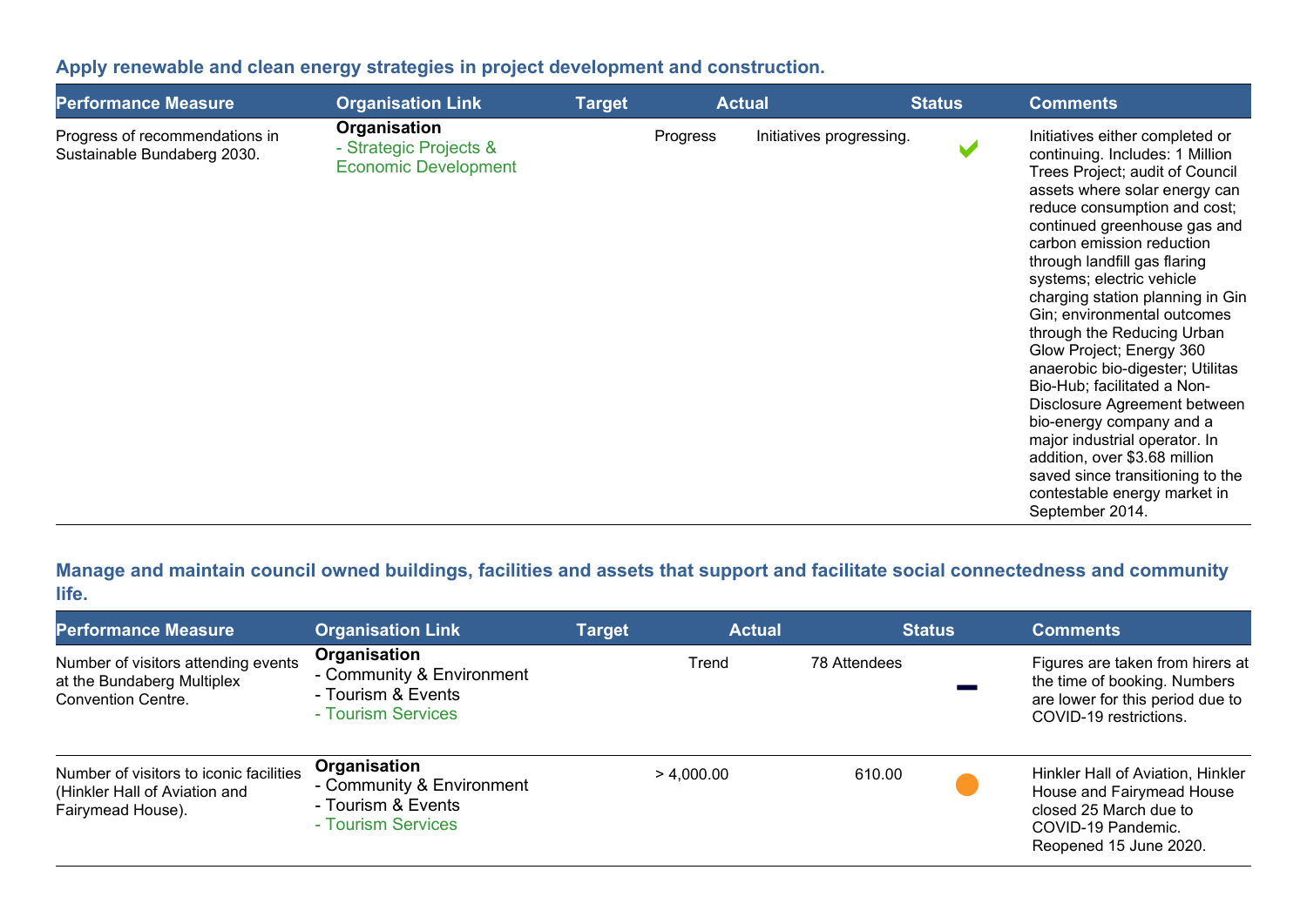| <b>Performance Measure</b>                                                                                                      | <b>Organisation Link</b>                                                                     | <b>Target</b> | <b>Actual</b> | <b>Status</b> | <b>Comments</b>                                                                                                        |
|---------------------------------------------------------------------------------------------------------------------------------|----------------------------------------------------------------------------------------------|---------------|---------------|---------------|------------------------------------------------------------------------------------------------------------------------|
| Percentage usage of halls and<br>community facilities including<br>Coronation Hall, School of Arts and<br>Gin Gin RSL.          | Organisation<br>- Community & Environment<br>- Community Services<br>- Facilities Management |               | Trend         | 25.77%        | Utilisation of these facilities is<br>low due to COVID-19<br>restrictions during the period.                           |
|                                                                                                                                 |                                                                                              |               |               |               | Coronation Hall - 32.5%                                                                                                |
|                                                                                                                                 |                                                                                              |               |               |               | School of Arts - 27.31%                                                                                                |
|                                                                                                                                 |                                                                                              |               |               |               | Gin Gin RSL Hall - 17.65%                                                                                              |
| Percentage usage of the<br><b>Recreational Precinct.</b>                                                                        | Organisation<br>- Community & Environment<br>- Community Services<br>- Facilities Management |               | Trend         | 32.36%        | The percentage of usage is<br>lower than usual and was<br>expected due to COVID-19<br>restrictions during this period. |
| <b>Swimming Pools: Community</b><br>satisfaction or suitability of facility to<br>promote active and healthy<br>community life. | Organisation<br>- Community & Environment<br>- Community Services                            |               | ≥90.00%       | $0.00\%$      | Survey not completed,<br>impacted by COVID-19.                                                                         |

## *Sustainable and affordable essential services*

**Connect our people, places, businesses and industries by maintaining and improving road transport, pathway and drainage networks.** 

| <b>Performance Measure</b>                                                                                                    | <b>Organisation Link</b>                                                            | <b>Target</b> | <b>Actual</b> | <b>Status</b> | <b>Comments</b>                                                                                                                                                                                                                           |
|-------------------------------------------------------------------------------------------------------------------------------|-------------------------------------------------------------------------------------|---------------|---------------|---------------|-------------------------------------------------------------------------------------------------------------------------------------------------------------------------------------------------------------------------------------------|
| Percentage of Roads & Drainage and<br><b>Footpath Customer Requests</b><br>(CRMs) completed within allocated<br>time periods. | Organisation<br>- Infrastructure<br>- Engineering Services<br>- Corridor Management |               | ≥80.00%       | 66.00%        | There were 1260 tasks closed<br>during this quarter. Of these, 66%<br>(832) met service level<br>requirements, with an average<br>processing time of 18 days. The<br>number of tasks closed has<br>increased by 20% from last<br>quarter. |
| Replacement of footpath assets in<br>accordance with Long Term Asset<br>Management Plan                                       | Organisation<br>- Infrastructure<br>- Engineering Services<br>- Asset Management    |               | $= 100.00\%$  | 76.00%        | 76% Asset Renewal Ratio vs<br>Target of 100%. (\$190,741<br>Footpath assets renewed vs<br>\$250,000 Footpath renewal target                                                                                                               |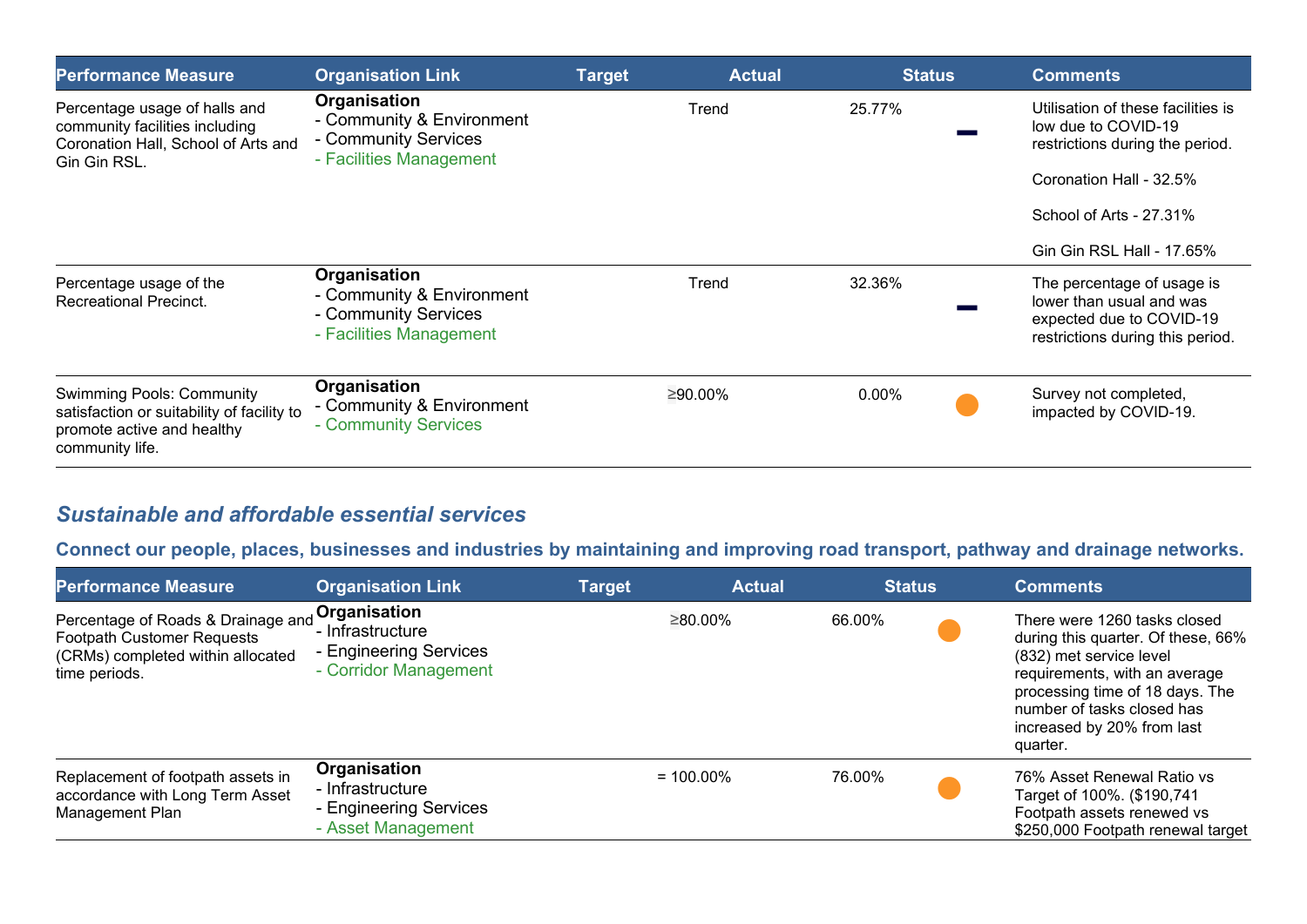| <b>Performance Measure</b>                                                                 | <b>Organisation Link</b>                                                         | <b>Target</b> | <b>Actual</b> | <b>Status</b> | <b>Comments</b>                                                                                                                                                                     |
|--------------------------------------------------------------------------------------------|----------------------------------------------------------------------------------|---------------|---------------|---------------|-------------------------------------------------------------------------------------------------------------------------------------------------------------------------------------|
|                                                                                            |                                                                                  |               |               |               | in the Long Term Asset<br>Management Plan).                                                                                                                                         |
| Replacement of road assets in<br>accordance with the Long Term<br>Asset Management Plan    | Organisation<br>- Infrastructure<br>- Engineering Services<br>- Asset Management |               | $= 100.00\%$  | 130.00%       | 130% Asset Renewal Ratio vs<br>Target of 100%. (\$14,906,856<br>Transport assets renewed vs<br>\$11,500,000 Transport renewal<br>target in the Long Term Asset<br>Management Plan). |
| Replacement of Stormwater Assets in<br>accordance with Long Term Asset<br>Management Plan. | Organisation<br>- Infrastructure<br>- Engineering Services<br>- Asset Management |               | $= 90.00\%$   | 153.00%       | 153% Asset Renewal Ratio vs<br>Target of 100%. (\$381,920<br>Stormwater assets renewed vs<br>\$250,000 Stormwater renewal<br>target in the Long Term Asset<br>Management Plan).     |

## **Supply potable water and wastewater services that ensure the health of our community in accordance with council's service standards.**

| <b>Performance Measure</b>                                                                | <b>Organisation Link</b>                             | <b>Target</b> | <b>Actual</b> |        | <u>Status</u> | <b>Comments</b>                                                                                                                                     |
|-------------------------------------------------------------------------------------------|------------------------------------------------------|---------------|---------------|--------|---------------|-----------------------------------------------------------------------------------------------------------------------------------------------------|
| Wastewater odour complaints per<br>1,000 connections.                                     | Organisation<br>- Infrastructure<br>- Water Services |               | < 5.00        | 0.15   |               | Four (4) odour complaints were received for<br>the quarter from a total of 26,394 sewage<br>connections.                                            |
| Wastewater reliability: Percentage<br>of customers who do not<br>experience interruption. | Organisation<br>- Infrastructure<br>- Water Services |               | $≥95.00\%$    | 99.91% |               | Twenty-three (23) sewerage connections<br>experienced a service interruption from a<br>total of 26,394 sewerage connections.                        |
| Wastewater reliability: Sewer main<br>breaks and chokes per 100km of<br>mains.            | Organisation<br>- Infrastructure<br>- Water Services |               | ≤40.00        | 3.95   |               | Twenty-eight (28) sewer main breaks and<br>chokes occurred across the region during<br>this quarter. The total length of sewer main<br>is 708.34km. |
| Wastewater: Number of reportable<br>incidents.                                            | Organisation<br>- Infrastructure<br>- Water Services |               | $≤5.00$       | 5.00   |               | A total of five (5) reportable incidents were<br>recorded for this quarter.                                                                         |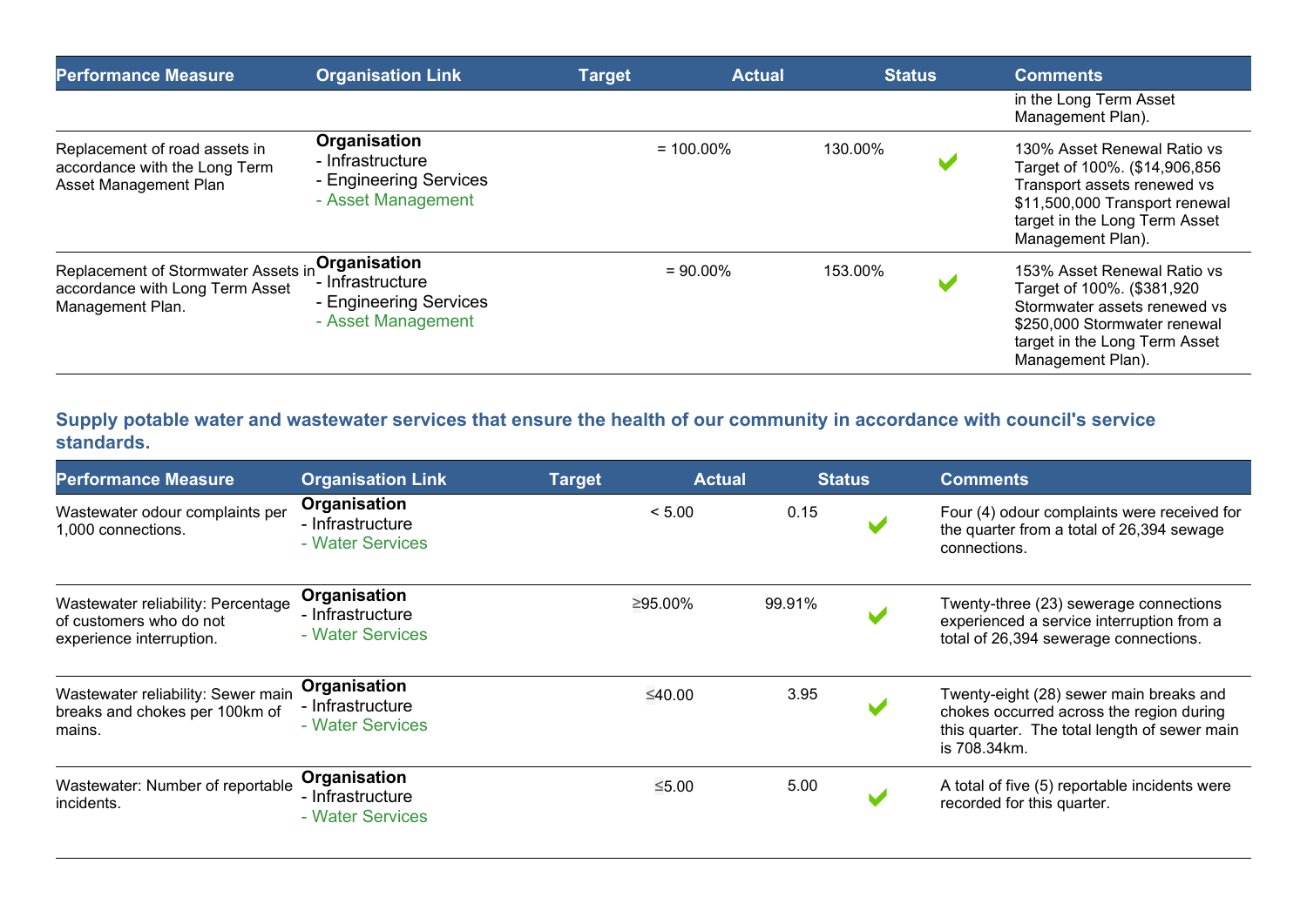| <b>Performance Measure</b>                                                                                                  | <b>Organisation Link</b>                             |  | <b>Actual</b> | <b>Status</b> | <b>Comments</b>                                                                                                                                                                                                                                                              |  |  |
|-----------------------------------------------------------------------------------------------------------------------------|------------------------------------------------------|--|---------------|---------------|------------------------------------------------------------------------------------------------------------------------------------------------------------------------------------------------------------------------------------------------------------------------------|--|--|
| Water supply quality: Water quality<br>complaints per 1,000 connections.                                                    | Organisation<br>- Infrastructure<br>- Water Services |  | ≤10.00        | 0.43          | Fourteen (14) water quality complaints for<br>the quarter from a total of 32,782 water<br>connections. Complaints relate to taste,<br>odour and discolouration across all Council's<br>water service areas.                                                                  |  |  |
| Water supply quality: Water quality<br>incidents per 1,000 connections.                                                     | Organisation<br>- Infrastructure<br>- Water Services |  | $≤5.00$       | 0.06          | No new Reportable Incidents within this<br>quarter.                                                                                                                                                                                                                          |  |  |
| Water supply reliability: Percentage<br>of customers who do not<br>experience a planned interruption.                       | Organisation<br>- Infrastructure<br>- Water Services |  | ≥95.00%       | 92.95%        | 2,312 water connections experienced a<br>planned/unplanned service interruption from<br>a total of 32,782 water connections.<br>Due to the focus on asset condition/renewal<br>work and the valve/hydrant testing project,<br>the result is expected, this work will improve |  |  |
|                                                                                                                             |                                                      |  |               |               | reliability in our scheme and future proof our<br>safety and reliability by reducing the size of<br>future shutdowns.                                                                                                                                                        |  |  |
| Water supply usage: Raw water<br>usage vs allocation. Water usage<br>as a percentage of allocation for<br>Bundaberg Region. | Organisation<br>- Infrastructure<br>- Water Services |  | ≤80.00%       | 63.70%        | Water usage has been slightly higher during<br>this quarter due to lower rainfall received.<br>Raw water usage for this quarter was<br>2,651.0 ML compared to 1,911.7 ML for the<br>corresponding quarter last year.                                                         |  |  |

## **Provide safe and efficient waste services to protect our community and environment.**

| <b>Performance Measure</b>                                                                                                            | <b>Organisation Link</b>                                      | Target | <b>Actual</b>                                         | <b>Status</b>                                   | <b>Comments</b>                                                                                                                                                                         |
|---------------------------------------------------------------------------------------------------------------------------------------|---------------------------------------------------------------|--------|-------------------------------------------------------|-------------------------------------------------|-----------------------------------------------------------------------------------------------------------------------------------------------------------------------------------------|
| Growth in the number of households<br>and businesses with a weekly waste<br>and fortnightly recycling kerbside<br>collection service. | Organisation<br>- Community & Environment<br>- Waste Services |        | Trend<br>Services during the<br>year was 232 Services | The increase in<br>Domestic Waste<br>or $0.6\%$ | The increase is slightly below<br>the long term average of 400 or<br>1%. This reflects less dwelling<br>house completions in the year<br>and minimal expansions to the<br>service area. |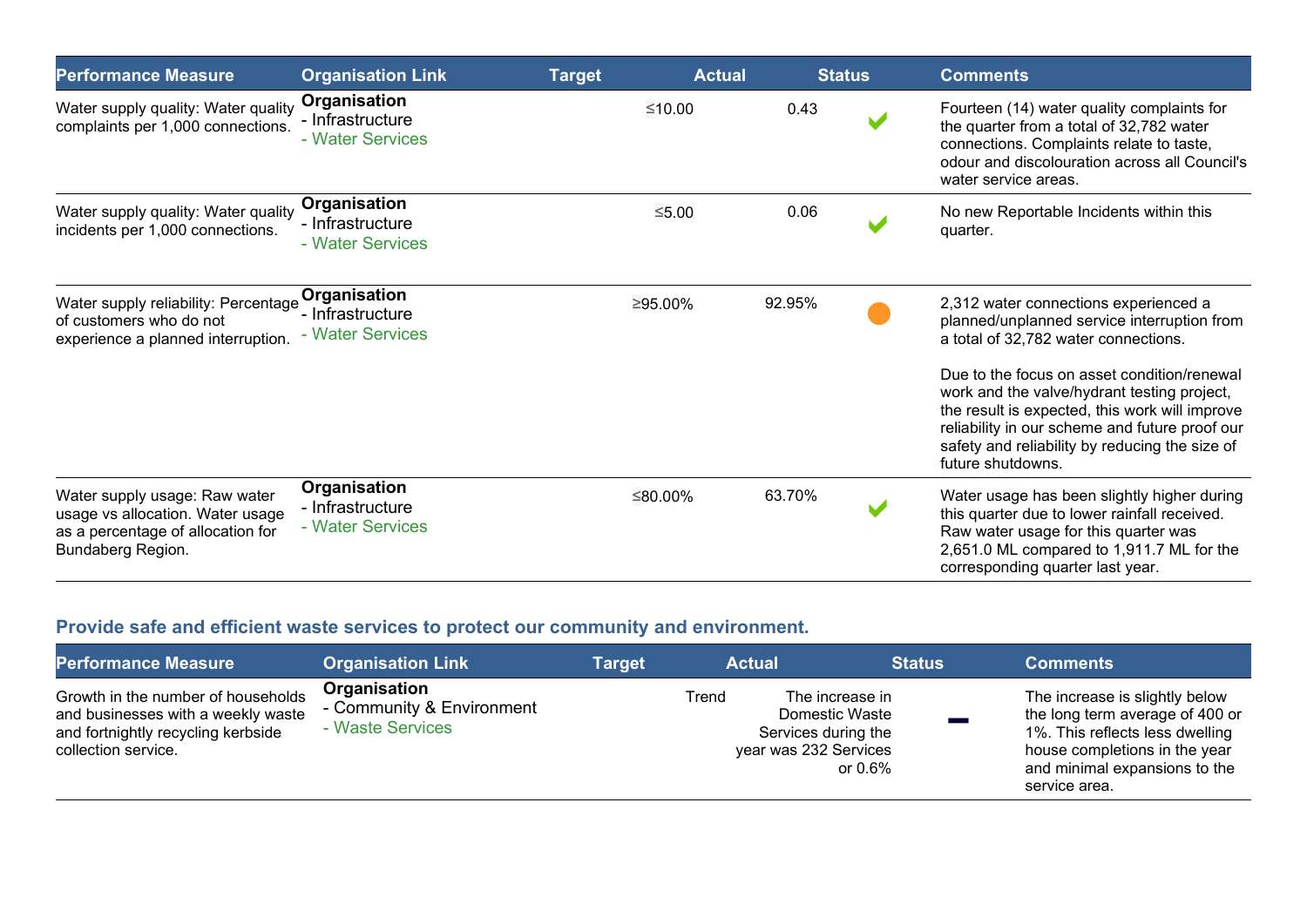#### **Provide effective and efficient fleet and trade services for operations and projects across council.**

| <b>Performance Measure</b>                                                    | <b>Organisation Link</b>                                            | <b>Target</b> | <b>Actual</b> |        | <b>Status</b> | <b>Comments</b>                                                                                                                                                  |
|-------------------------------------------------------------------------------|---------------------------------------------------------------------|---------------|---------------|--------|---------------|------------------------------------------------------------------------------------------------------------------------------------------------------------------|
| Asset Maintenance: Percentage of<br>work tickets completed when<br>scheduled. | <b>Organisation</b><br>- Infrastructure<br>- Fleet & Trade Services |               | ≥95.00%       | 99.15% |               | Due to the implementation of Job<br>Task Matrix - Trade Services were<br>able to gain efficiency improvements<br>from the accurate time allocation for<br>tasks. |
| Percentage of internal client survey<br>results satisfactory or above.        | Organisation<br>- Infrastructure<br>- Fleet & Trade Services        |               | $> 75.00\%$   | 99.00% |               | Percentage of internal client survey<br>results satisfactory or above =<br>99.00%.                                                                               |
| Percentage of overall plant, vehicle<br>and equipment availability.           | Organisation<br>- Infrastructure<br>- Fleet & Trade Services        |               | ≥95.00%       | 94.18% |               | Increased downtime due to the<br>extended age of some fleet assets<br>and delays in the delivery of parts.                                                       |

## *Sustainable built and natural environments*

#### **Manage, maintain, rehabilitate and protect our natural resources and regional ecosystems.**

| <b>Performance Measure</b>                                   | <b>Organisation Link</b>                                                                                              | <b>Target</b> | <b>Actual</b> | <b>Status</b> | <b>Comments</b>                                                                                                       |  |
|--------------------------------------------------------------|-----------------------------------------------------------------------------------------------------------------------|---------------|---------------|---------------|-----------------------------------------------------------------------------------------------------------------------|--|
| Biosecurity Surveillance: Number of<br>properties inspected. | Organisation<br>- Community & Environment<br>- Parks, Sport & Natural<br>Environment<br>- Natural Resource Management |               | ≥325.00       | 335.00        | <b>Land Protection Officers</b><br>conducted 335 property<br>inspections for Biosecurity Matter<br>across the region. |  |

#### **Educate and engage with the community to encourage greater involvement in the protection of the natural environment and the development of land use policy.**

| <b>Performance Measure</b>                                                                    | <b>Organisation Link</b>                                              | Target | Actual |      | <b>Status</b> | <b>Comments</b>                                                                                           |
|-----------------------------------------------------------------------------------------------|-----------------------------------------------------------------------|--------|--------|------|---------------|-----------------------------------------------------------------------------------------------------------|
| Number of community environmental<br>protection and management activities<br>participated in. | Organisation<br>- Community & Environment<br>- Parks, Sport & Natural |        | ≥10.00 | 5.00 |               | Land Protection Officers held 2 Wild<br>Dog 1080 baiting days and<br>coordinated a pig control program at |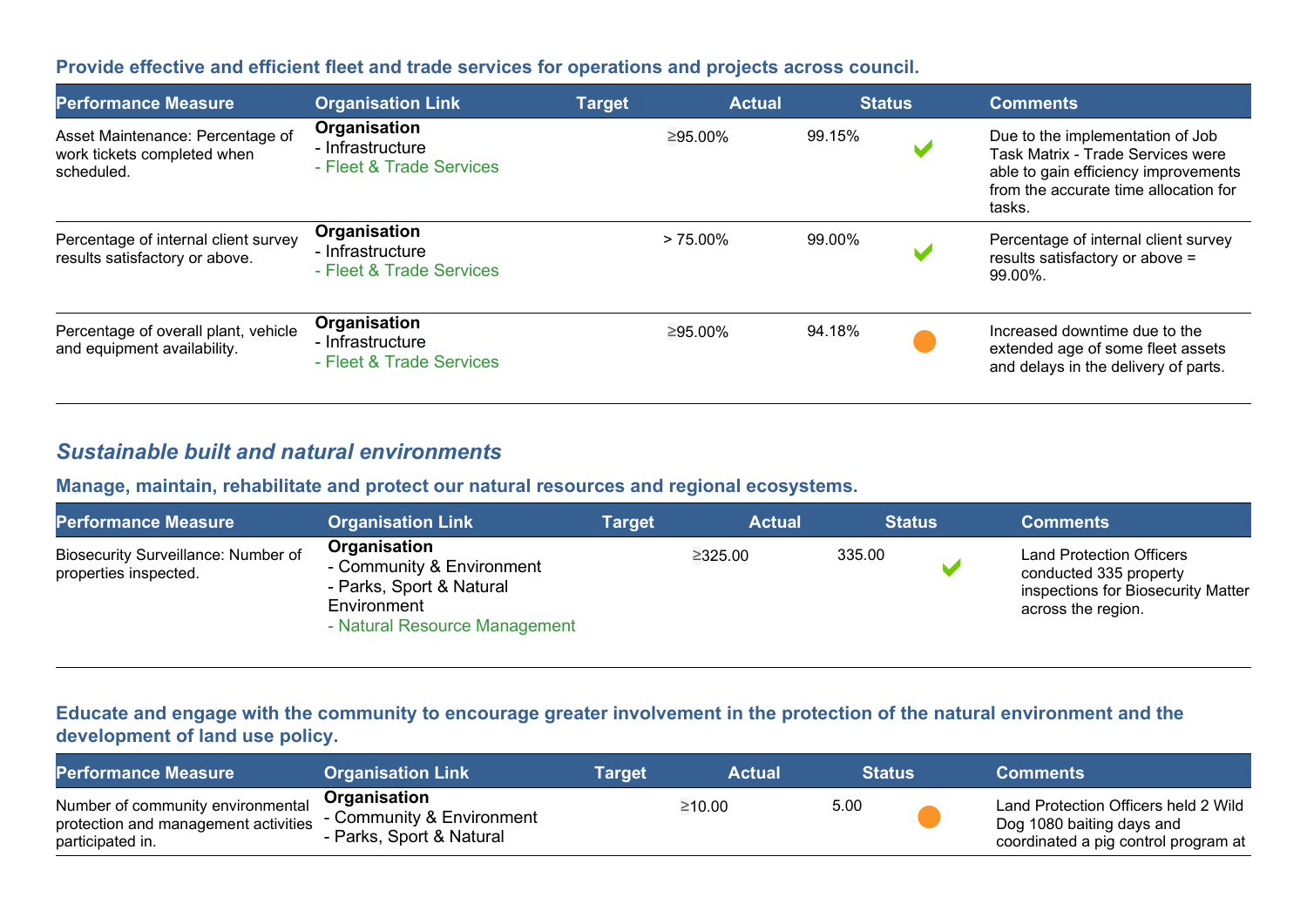| <b>Performance Measure</b>                                                     | <b>Organisation Link</b>                                                                                              | <b>Target</b> | <b>Actual</b> | <b>Status</b> | <b>Comments</b>                                                                                                                                                                                                                                                                                                                                                                                                                                                                                                                                                                                                                     |
|--------------------------------------------------------------------------------|-----------------------------------------------------------------------------------------------------------------------|---------------|---------------|---------------|-------------------------------------------------------------------------------------------------------------------------------------------------------------------------------------------------------------------------------------------------------------------------------------------------------------------------------------------------------------------------------------------------------------------------------------------------------------------------------------------------------------------------------------------------------------------------------------------------------------------------------------|
|                                                                                | Environment<br>- Natural Resource Management                                                                          |               |               |               | Wallaville. 189 Indian Mynas were<br>trapped with the assistance of local<br>landholders under Council's Control<br>Program. Environmental weed<br>control undertaken on 11 properties<br>adjacent to Natural Areas through<br>the Landholder Assistance Program.<br>Land Protection Officers assisted the<br>Department of Environment and<br>Science and WYLD Projects<br>Indigenous Corporation with fox<br>control to protect critically<br>endangered turtle nests on the<br>Burnett River. Our ability to<br>participate in and run these activities<br>has been significantly impacted upon<br>by the COVID-19 restrictions. |
| Number of public awareness,<br>education programs and activities<br>delivered. | Organisation<br>- Community & Environment<br>- Parks, Sport & Natural<br>Environment<br>- Natural Resource Management |               | $\geq 8.00$   | 3.00          | Natural Areas officers presented a<br>podcast for Bundaberg Now on our<br>role as a Reef Guardian Council.<br>Land Protection developed and<br>distributed a fox management flyer<br>to educate and inform the coastal<br>community under our local Fox<br>Management Working Group. Land<br>Protection Officers provided<br>education on weeds via our plant<br>swap program to 5 residents.<br>COVID-19 restrictions have limited<br>our ability to run activities and<br>educational events in this quarter.                                                                                                                     |

**Review and consistently enforce local laws, the planning scheme, and other associated environment and public health legislation to ensure they meet community standards.**

| <b>Performance Measure</b>                                                                      | <b>Organisation Link</b>                                                    | Target | <b>Actual</b> | <b>Status</b> | <b>Comments</b>                                                                                                                   |
|-------------------------------------------------------------------------------------------------|-----------------------------------------------------------------------------|--------|---------------|---------------|-----------------------------------------------------------------------------------------------------------------------------------|
| Percentage of annual Regulatory<br>Services revenue budget collected<br>across all three areas. | Organisation<br>- Community & Environment<br>- Health & Regulatory Services |        | ≥90.00%       | 93.00%        | Across all three departments<br>\$766,782 revenue of budgeted<br>\$827,500. Attributable due to<br>cessation of regulated parking |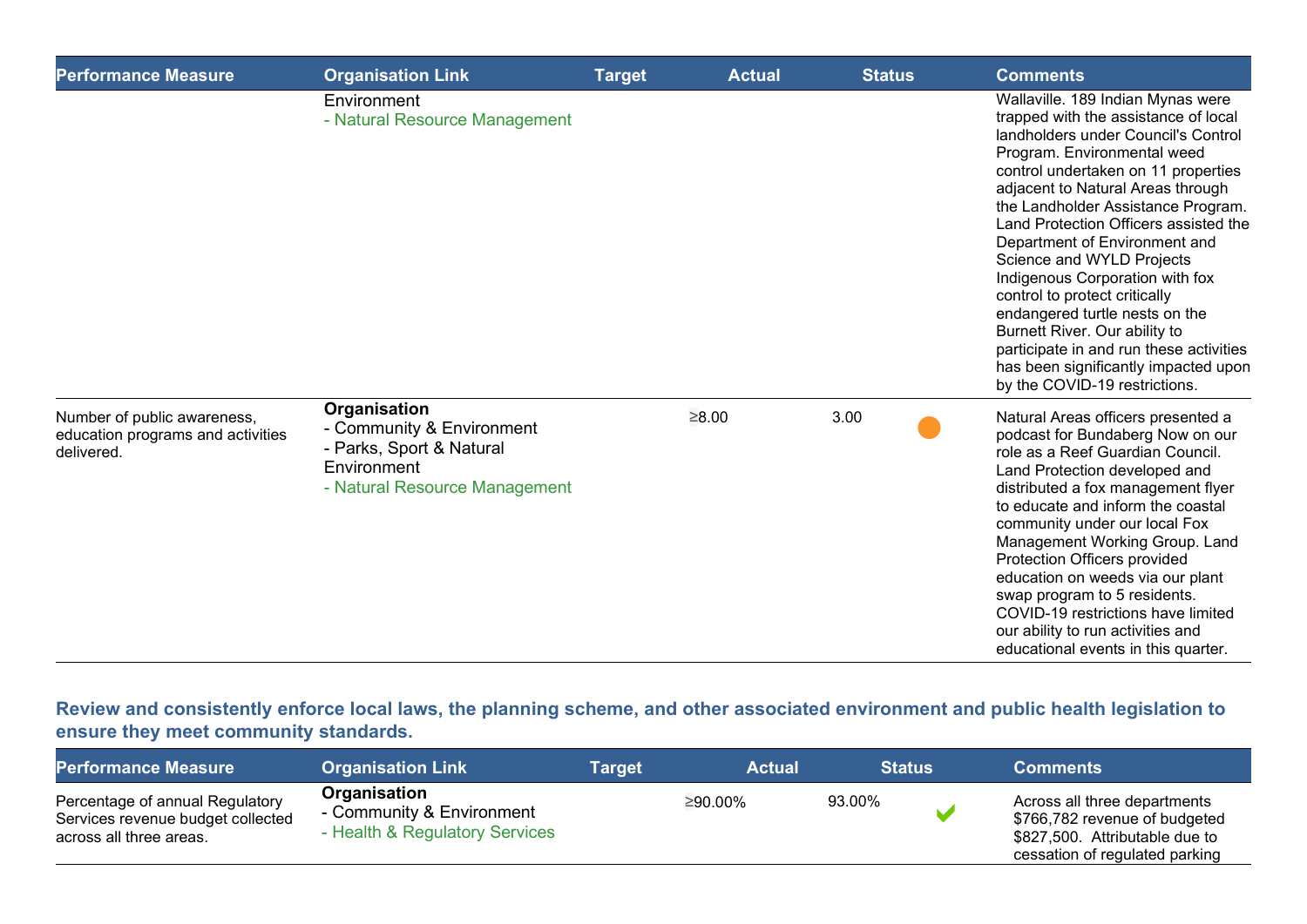| <b>Performance Measure</b> | <b>Organisation Link</b> | Target | <b>Actual</b> | <b>Status</b> | <b>Comments</b>                                                        |
|----------------------------|--------------------------|--------|---------------|---------------|------------------------------------------------------------------------|
|                            |                          |        |               |               | and reduction of general<br>infringements due to COVID-19<br>measures. |

# **Provide environmental health and community services and programs to support regional wellbeing.**

| <b>Performance Measure</b>                                          | <b>Organisation Link</b>                                                                         | <b>Target</b> | <b>Actual</b> | <b>Status</b>  | <b>Comments</b>                                                                                                                                                                                                                         |
|---------------------------------------------------------------------|--------------------------------------------------------------------------------------------------|---------------|---------------|----------------|-----------------------------------------------------------------------------------------------------------------------------------------------------------------------------------------------------------------------------------------|
| Number of community health/education<br>programs delivered.         | Organisation<br>- Community & Environment<br>- Waste Services<br>- Environmental Health Services |               | ≥6.00         | 1.00           | Council's free online food<br>safety course "I'M Alert" has<br>had 1536 users over the last 3<br>months.                                                                                                                                |
| Number of illegal dumping and littering<br>complaints investigated. | Organisation<br>- Community & Environment<br>- Waste Services<br>- Environmental Health Services |               | Trend         | 115 complaints | 115 complaints have been<br>received and investigated over<br>the last quarter. The continued<br><b>Illegal Dumping Partnership</b><br>Program has contributed to<br>bring more awareness in the<br>community about illegal<br>dumping. |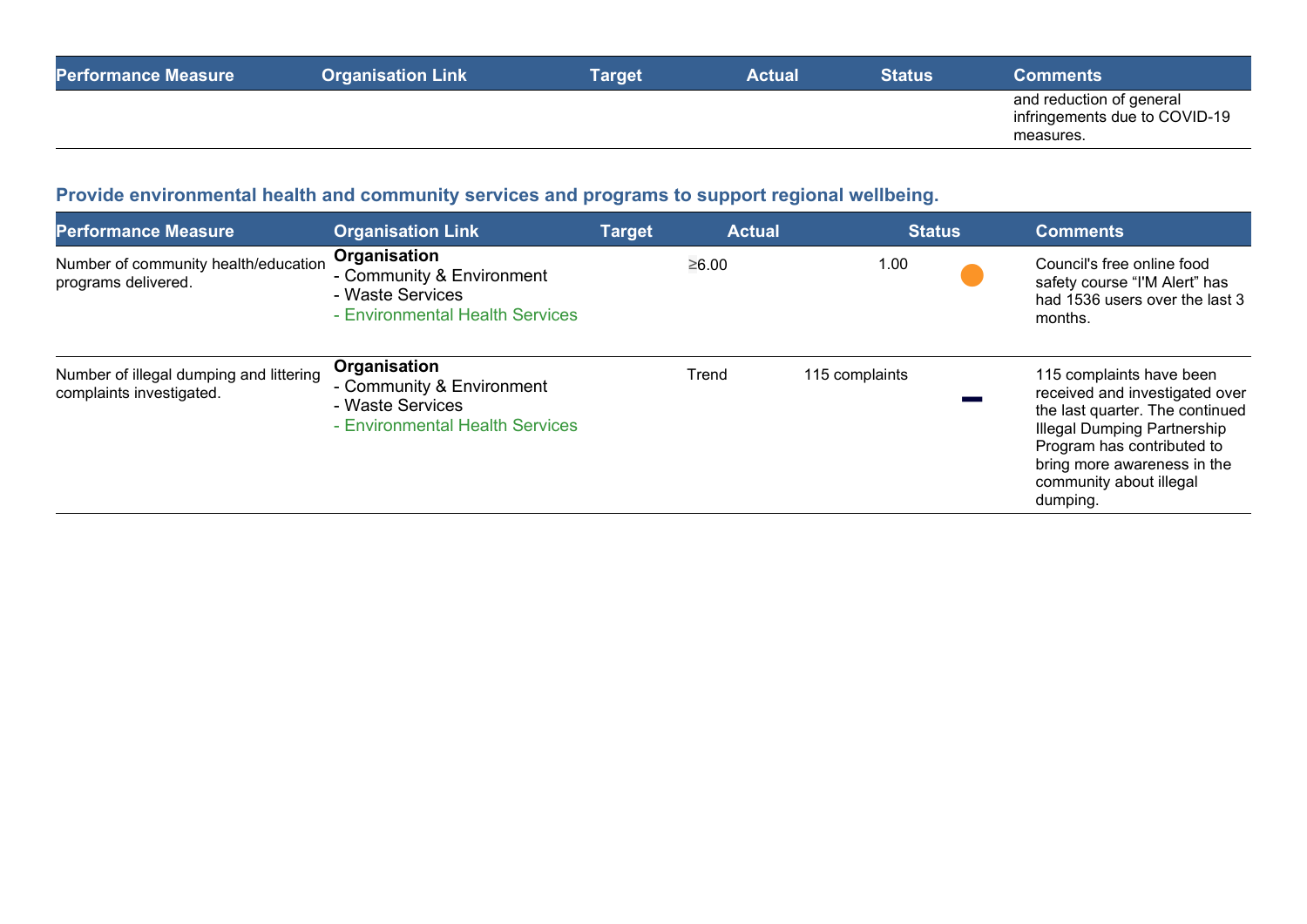# **Our people our business**

## *A sustainable financial position*

## **Develop and maintain a comprehensive Long-term Financial Plan.**

| <b>Performance Measure</b>                    | <b>Organisation Link</b>                                          | <b>Target</b> | <b>Actual</b> | <b>Status</b> | <b>Comments</b>                                                                                                                                          |
|-----------------------------------------------|-------------------------------------------------------------------|---------------|---------------|---------------|----------------------------------------------------------------------------------------------------------------------------------------------------------|
| Annual Review of Long-term Financial<br>Plan. | Organisation<br>- Organisational Services<br>- Financial Services |               | Yes           | Yes           | The Long-term Financial Plan<br>has been reviewed and updated.<br>The plan formed part of the<br>Budget documents adopted by<br>Council on 30 June 2020. |

#### **Apply responsible fiscal principles for sustainable financial management.**

| <b>Performance Measure</b>                                                                                                                                                                            | <b>Organisation Link</b>                                                                | <b>Target</b>    | <b>Actual</b>    | <b>Status</b> | <b>Comments</b>                                                                                                                                                                                      |
|-------------------------------------------------------------------------------------------------------------------------------------------------------------------------------------------------------|-----------------------------------------------------------------------------------------|------------------|------------------|---------------|------------------------------------------------------------------------------------------------------------------------------------------------------------------------------------------------------|
| Meeting legislative and<br>operational standards for cash<br>flow, investments, financial<br>audits and accounts payable.                                                                             | Organisation<br>- Organisational Services<br>- Financial Services                       | Yes              | Yes              |               | No issues or failure to meet<br>legislative and operational<br>requirements identified.                                                                                                              |
| Minimum return on investments<br>is 1.3 times the bank bill swap<br>rate.                                                                                                                             | Organisation<br>- Organisational Services<br>- Financial Services                       | ≥1.30            | 5.30             |               | Investment return times<br>bank bill swap rate was 5.3<br>for the June 2020 quarter,<br>which is a good result given<br>the COVID-19 pandemic<br>has caused significant<br>volatility in the market. |
| Number of payments outside of<br>terms.                                                                                                                                                               | Organisation<br>- Organisational Services<br>- Financial Services<br>- Accounts Payable | ≤90.00           | 67.00            |               | Payments are now within<br>target ranges.                                                                                                                                                            |
| Sufficient capital is available to<br>meet forecast operational needs - Organisational Services<br>and maintained over the long-<br>term financial forecast. Level of<br>funds available greater than | Organisation<br>- Financial Services                                                    | ≥\$40,000,000.00 | \$135,524,000.00 |               | Council holds sufficient<br>cash to fund major projects<br>scheduled for the upcoming<br>financial year. Financial<br>implications of COVID-19<br>will continue to play out                          |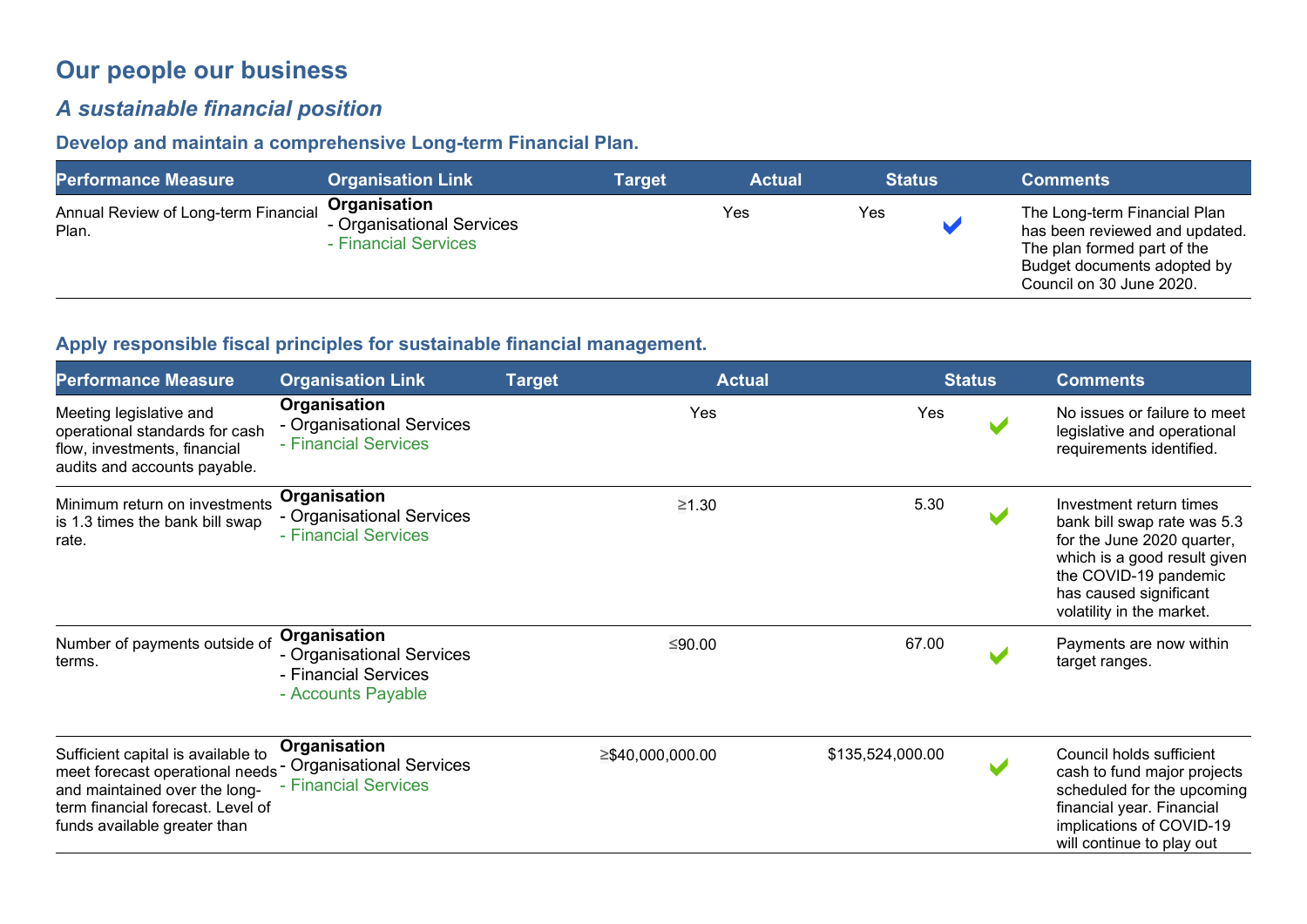| <b>Performance Measure</b>             | <b>Organisation Link</b> | <b>Target</b> | <b>Actual</b> | <b>Status</b> | <b>Comments</b>                                                                                                  |
|----------------------------------------|--------------------------|---------------|---------------|---------------|------------------------------------------------------------------------------------------------------------------|
| Council's minimum cash<br>requirement. |                          |               |               |               | during the 2020/2021<br>financial year. However, no<br>liquidity issues are<br>foreseeable in the short<br>term. |

#### **Review, monitor and evaluate asset management.**

| <b>Performance Measure</b>                      | <b>Organisation Link</b>                                                         | Target | <b>Actual</b> |         | <b>Status</b> | <b>Comments</b>                                                                                                                                                                                             |
|-------------------------------------------------|----------------------------------------------------------------------------------|--------|---------------|---------|---------------|-------------------------------------------------------------------------------------------------------------------------------------------------------------------------------------------------------------|
| Reconciliation of assets and<br>infrastructure. | Organisation<br>- Infrastructure<br>- Engineering Services<br>- Asset Management |        | $= 25.00\%$   | 100.00% |               | Internal Capex and all Donated<br>assets received to end of May<br>2020 have been processed.<br>Projects completed during June<br>2020 are reported as WIP (Work<br>in Progress) in Financial<br>Statement. |

# **Develop strong governance and funding networks with local, state and national stakeholders.**

| <b>Performance Measure</b>                                                                                                                                                      | <b>Organisation Link</b>                                                     | <b>Target</b>                                                              | <b>Actual</b>                                                                                                     | <b>Status</b> | <b>Comments</b>                                                                                                                                                                                                                                                                                              |
|---------------------------------------------------------------------------------------------------------------------------------------------------------------------------------|------------------------------------------------------------------------------|----------------------------------------------------------------------------|-------------------------------------------------------------------------------------------------------------------|---------------|--------------------------------------------------------------------------------------------------------------------------------------------------------------------------------------------------------------------------------------------------------------------------------------------------------------|
| Actively seek and apply for<br>funding opportunities from the<br><b>State and Federal Governments.</b>                                                                          | <b>Organisation</b><br>- Strategic Projects & Economic<br><b>Development</b> | Trend                                                                      | Applied for Federal Export<br>Grant and assisted 4<br>proponents with regional<br>economic development<br>grants. |               | <b>Growing Tourism</b><br>Infrastructure Program (\$2<br>million). Applied for Federal<br>Export Grant. Nine shovel-<br>ready local roads submissions<br>have been made to the State<br>and Federal Governments<br>and Council has assisted 4<br>proponents with regional<br>economic development<br>grants. |
| Implement a controlled funding<br>application process, ensuring high <sup>-</sup> Organisational Services<br>quality applications and meeting<br>the reporting requirements and | Organisation<br>- Financial Services                                         | $= 90\%$ of projects<br>delivered in accord with<br>the Funding agreements | 100%                                                                                                              |               | Reporting requirements and<br>project milestones continue to<br>be met or extensions<br>approved by the funding body.                                                                                                                                                                                        |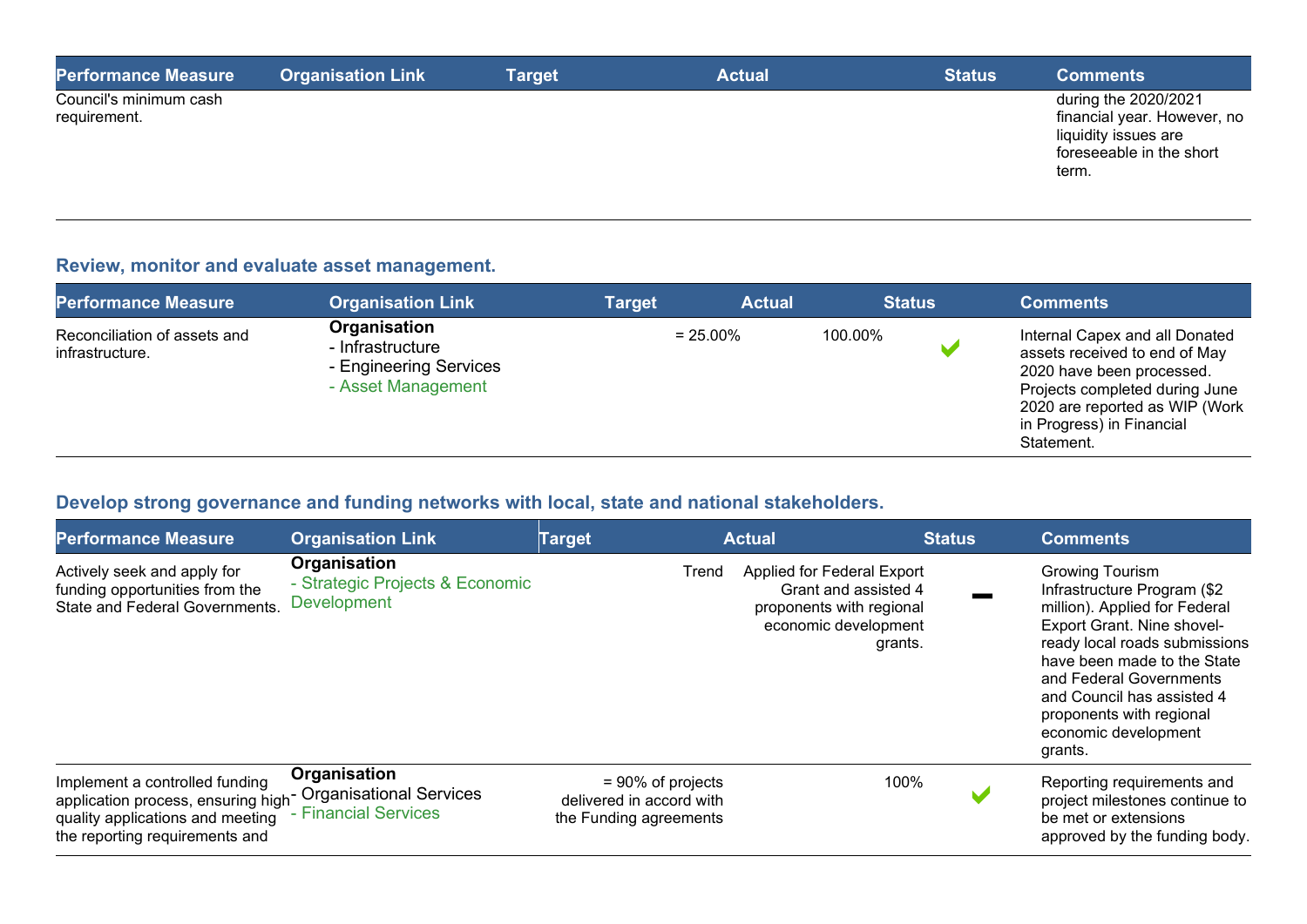| <b>Performance Measure</b>        | <b>Organisation Link</b> | <b>Target</b> | <b>Actual</b> | <b>Status</b> | <b>Comments</b> |
|-----------------------------------|--------------------------|---------------|---------------|---------------|-----------------|
| project milestones of the funding |                          |               |               |               |                 |
| agreements.                       |                          |               |               |               |                 |

## *Responsible governance with a customer driven focus*

## **Ensure our workforce is adequately trained and supported to competently manage themselves and their work.**

| <b>Performance Measure</b>                                                                                      | <b>Organisation Link</b>                                                                                 | <b>Target</b>                                   | <b>Actual</b>     | <b>Status</b> | <b>Comments</b>                                                                                                                                                                           |
|-----------------------------------------------------------------------------------------------------------------|----------------------------------------------------------------------------------------------------------|-------------------------------------------------|-------------------|---------------|-------------------------------------------------------------------------------------------------------------------------------------------------------------------------------------------|
| Average number of days for<br>recruitment process (approval to<br>employment offer).                            | <b>Organisation</b><br>- Organisational Services<br>- People, Safety & Culture<br>- HR Business Partners | Average 30 business 31.36 business days<br>days |                   |               | Recruitment timeframes are<br>slightly behind target. It is hoped<br>this will return to target levels in<br>the next quarter.                                                            |
| Fraud and Corruption Training:<br>Percentage of staff trained in fraud<br>and corruption prevention             | Organisation<br>- Organisational Services<br>- Governance & Legal Services                               | ≥85.00%                                         | 93.84%            |               | 899 staff members out of 958<br>completed the Fraud Awareness<br>and Code of Conduct refresher<br>as at 16 June 2020 resulting in<br>93.84%.                                              |
| Internal investigations are managed<br>in a timely manner.                                                      | Organisation<br>- Organisational Services<br>- People, Safety & Culture<br>- HR Business Partners        | Average 30 business<br>days                     | 30 business days. |               | All investigations managed in a<br>timely manner. A small number of<br>Human Resource investigations<br>completed in this quarter.                                                        |
| Percentage of staff satisfied with<br>training and development received.                                        | Organisation<br>- Organisational Services<br>- People, Safety & Culture<br>- Organisational Development  | $>95.00\%$                                      | 97.78%            |               | The number of training courses<br>conducted over this quarter are<br>significantly less due to COVID-<br>19 however target still reached<br>for those evaluations that were<br>submitted. |
| Percentage of staff trained in Right to<br>Information and Information Privacy<br>legislation during induction. | Organisation<br>- Organisational Services<br>- Governance & Legal Services                               | ≥90.00%                                         | 62.00%            |               | 9 new employees for this quarter<br>are still to complete this training.                                                                                                                  |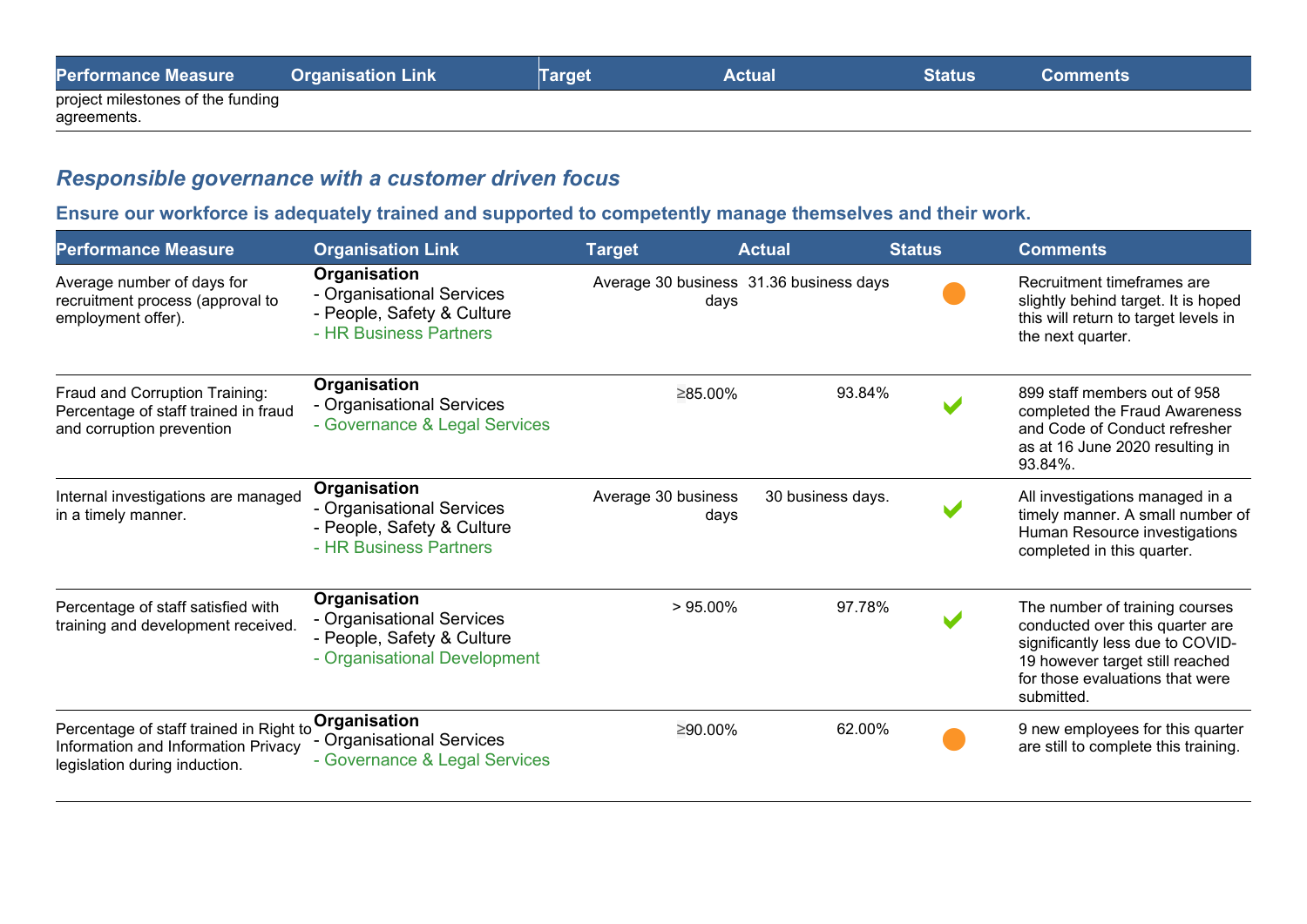## **Provide friendly and responsive customer service, in keeping with council values and community expectations.**

| <b>Performance Measure</b>                                                                              | <b>Organisation Link</b>                                                                       | <b>Target</b> | <b>Actual</b> | <b>Status</b> | <b>Comments</b>                                                                                                                                                                                                                                                      |
|---------------------------------------------------------------------------------------------------------|------------------------------------------------------------------------------------------------|---------------|---------------|---------------|----------------------------------------------------------------------------------------------------------------------------------------------------------------------------------------------------------------------------------------------------------------------|
| Percentage of call centre enquiries<br>answered in accordance with<br><b>Customer Service Charter.</b>  | <b>Organisation</b><br>- Organisational Services<br>- Financial Services<br>- Customer Service |               | ≥90.00%       | 93.00%        | This period saw a significant<br>increase in the number of calls<br>(21,026 in total) with regional<br>Service Centres closed due to<br>COVID-19. The calls were<br>answered within the targeted<br>timeframes.                                                      |
| Percentage of customer requests<br>(CRMs) overdue or outstanding in<br>relation to assigned timeframes. | Organisation<br>- Organisational Services<br>- Financial Services<br>- Customer Service        |               | ≤15.00%       | 16.00%        | This is the first time Council did<br>not meet this target. The results<br>are impacted by COVID-19 and<br>will be closely monitored over<br>the next 2 quarters. Council has<br>planned an internal audit of the<br>CRM process in the first quarter<br>of 2020/21. |
| Regulatory Services - Number of<br>proactive officer generated CRMs<br>across all three areas.          | Organisation<br>- Community & Environment<br>- Health & Regulatory Services                    |               | Trend         | 139.00        | 38% decrease on last quarter.<br>Partially attributable to restricted<br>site visits/patrols due to COVID-<br>19 measures.                                                                                                                                           |

## **Administer statutory compliant governance operations incorporating insurance; risk management; property management and council policies and procedures.**

| <b>Performance Measure</b>                                                                                | <b>Organisation Link</b>                                                   | <b>Target</b> | <b>Actual</b> | <b>Status</b> |                | <b>Comments</b>                                                                                |
|-----------------------------------------------------------------------------------------------------------|----------------------------------------------------------------------------|---------------|---------------|---------------|----------------|------------------------------------------------------------------------------------------------|
| Corporate and Operational risks<br>reported to Audit and Risk<br>Committee.                               | Organisation<br>- Organisational Services<br>- Governance & Legal Services |               | Yes/No        | Yes.          |                | Report presented to Audit and<br>Risk Committee in June 2020.                                  |
| Percentage of Administrative Action<br>Complaints received and processed<br>within applicable timeframes. | Organisation<br>- Organisational Services<br>- Governance & Legal Services |               | ≥90.00%       | 100.00%       | $\blacksquare$ | 5 compliant complaints were<br>received and processed within<br>timeframes during this period. |
| Percentage of appropriate and<br>current contractual arrangements in                                      | Organisation<br>- Organisational Services<br>- Governance & Legal Services |               | ≥80.00%       | 93.27%        |                | Favourable to target.                                                                          |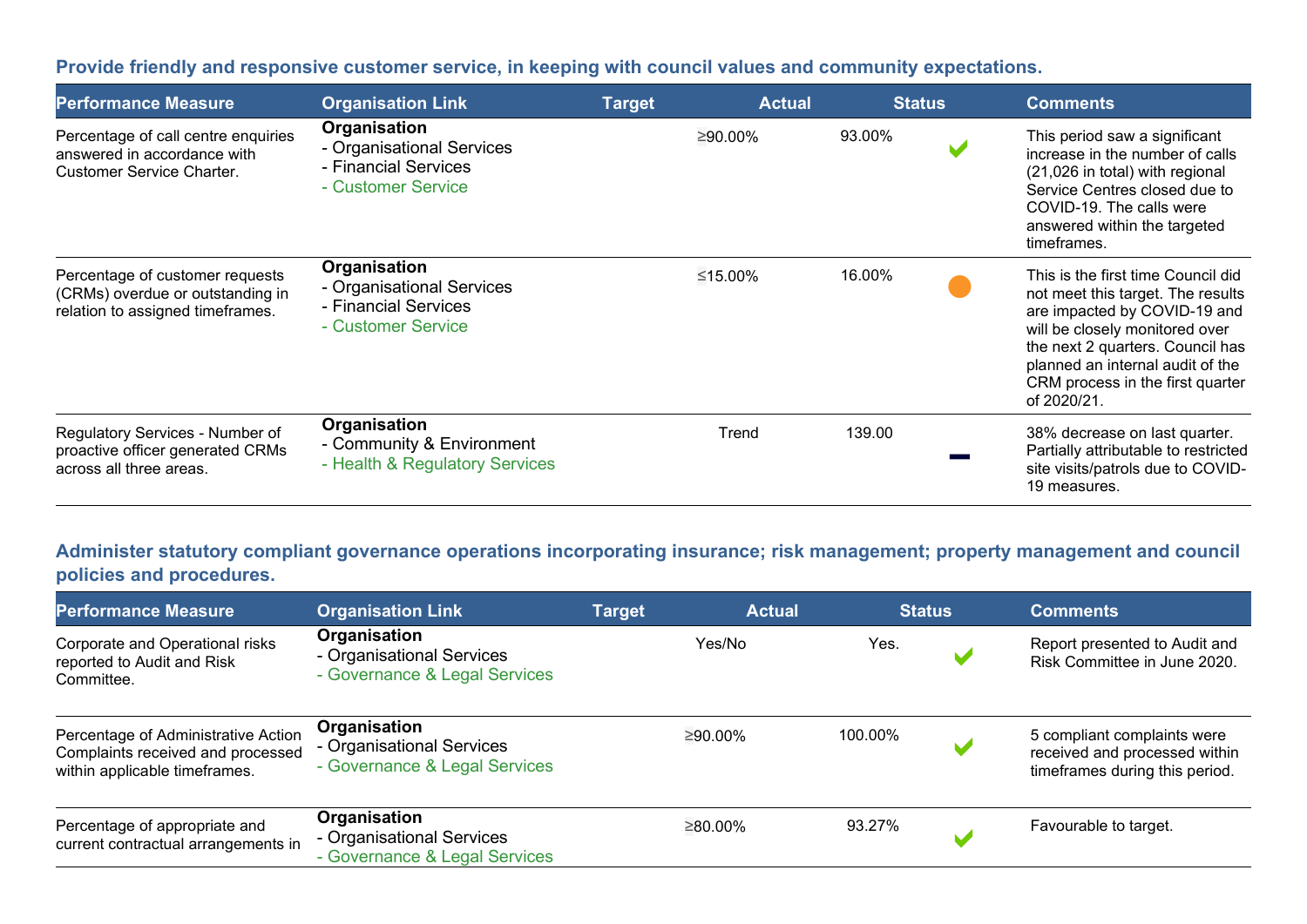| <b>Performance Measure</b>                                                                                                | <b>Organisation Link</b>                                                                                                 | <b>Target</b> | <b>Actual</b> | <b>Status</b> |  | <b>Comments</b>                                                                                                                                                                                                     |  |
|---------------------------------------------------------------------------------------------------------------------------|--------------------------------------------------------------------------------------------------------------------------|---------------|---------------|---------------|--|---------------------------------------------------------------------------------------------------------------------------------------------------------------------------------------------------------------------|--|
| place for council owned and/or<br>managed property.                                                                       |                                                                                                                          |               |               |               |  |                                                                                                                                                                                                                     |  |
| Percentage of insurance claims<br>processed submitted within<br>timeframes.                                               | Organisation<br>- Organisational Services<br>- Governance & Legal Services                                               |               | ≥95.00%       | 100.00%       |  | 28 Insurance claims were<br>processed within time frames<br>(general insurance and public<br>liability claims).                                                                                                     |  |
| Percentage of Right to Information<br>and Information Privacy applications<br>processed within legislative<br>timeframes. | Organisation<br>- Organisational Services<br>- Governance & Legal Services                                               |               | $= 100.00\%$  | 100.00%       |  | 3 Right to Information<br>applications and 1 Information<br>Privacy application was<br>received for this quarter, with 1<br>application currently being<br>processed.                                               |  |
| Percentage of up-to-date documents<br>published in IMS.                                                                   | Organisation<br>- Organisational Services<br>- Integrated Management Systems<br>- Integrated Management Systems<br>(IMS) |               | $≥90.00\%$    | 82.00%        |  | All documents published in the<br>IMS remain current until they<br>are superseded by a new<br>version. Currently 18% of IMS<br>documents have gone past<br>their proposed review date and<br>await staff attention. |  |

**Exercise whole-of-council adherence to, and compliance with, council's policies and procedures, in keeping with our corporate values and community's expectations.**

| <b>Performance Measure</b>                                                                        | <b>Organisation Link</b><br>Organisation<br>- Organisational Services<br>- Internal Audit                                | <b>Target</b> | <b>Actual</b> | <b>Status</b> | <b>Comments</b>                                                                                                               |  |
|---------------------------------------------------------------------------------------------------|--------------------------------------------------------------------------------------------------------------------------|---------------|---------------|---------------|-------------------------------------------------------------------------------------------------------------------------------|--|
| Number of Internal Audits completed.                                                              |                                                                                                                          |               | ≥2.00         | 2.00          | BDO have completed two audits<br>within this quarter and all planned<br>audits in this financial year have<br>been completed. |  |
| Number of Internal Quality, Safety,<br>Environmental (systems and<br>processes) Audits completed. | Organisation<br>- Organisational Services<br>- Integrated Management Systems<br>- Integrated Management Systems<br>(IMS) | ≥2.00         |               | 1.00          | Audits completed for this period<br>include:<br>Audit 192016 Rubyanna Site<br>Based Management Plan.                          |  |
|                                                                                                   |                                                                                                                          |               |               |               | Audit 192005 Construction                                                                                                     |  |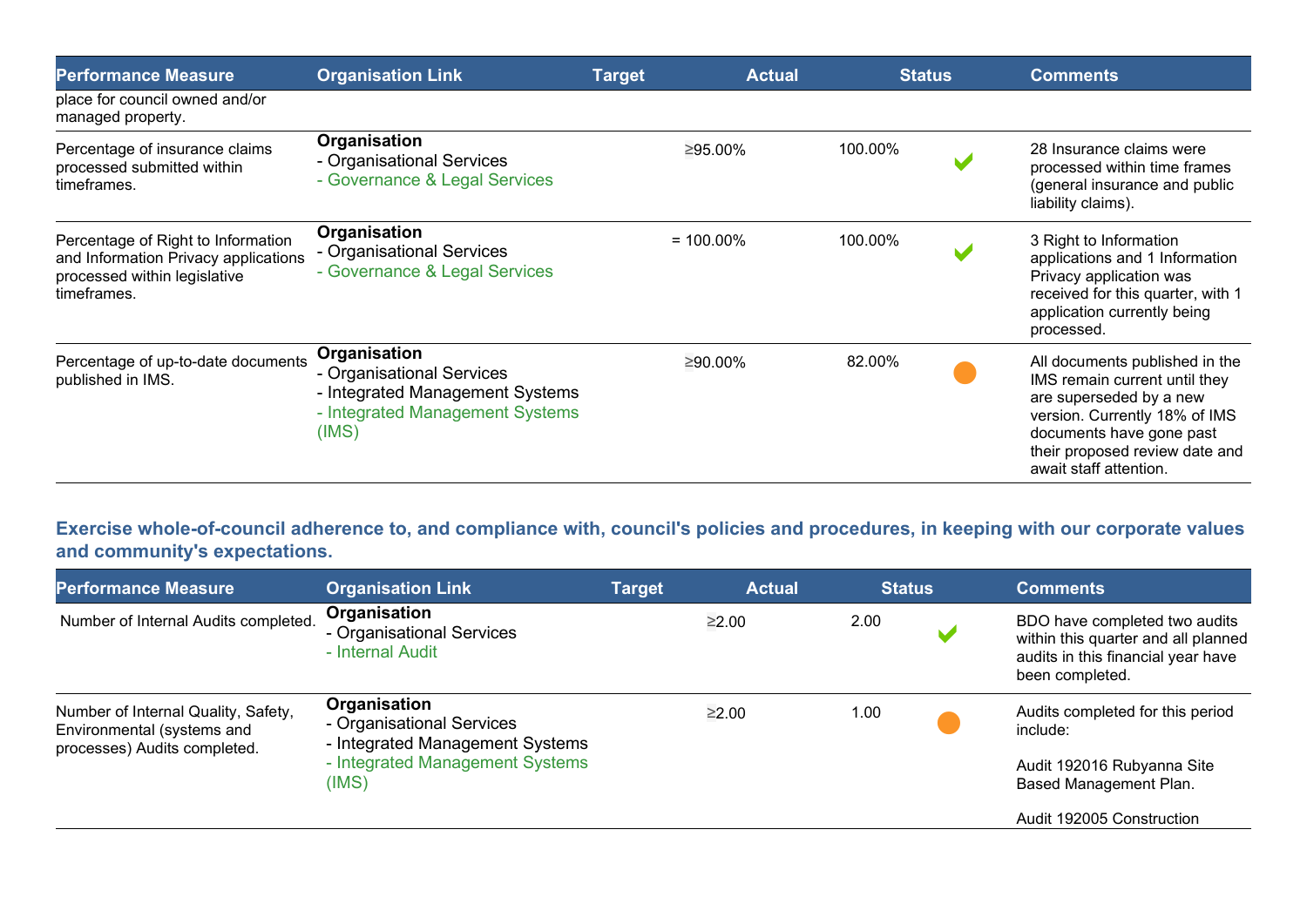|  |  | <b>Project Records currently</b><br>underway is 70% complete. |
|--|--|---------------------------------------------------------------|

#### **Provide and review systems, programs and processes to ensure effective and efficient service delivery to meet community expectations.**

| <b>Performance Measure</b>                                      | <b>Organisation Link</b>                                                   | <b>Target</b> | <b>Actual</b> |         | <b>Status</b> | <b>Comments</b>                                                                                                                                                                                   |
|-----------------------------------------------------------------|----------------------------------------------------------------------------|---------------|---------------|---------|---------------|---------------------------------------------------------------------------------------------------------------------------------------------------------------------------------------------------|
| Customer support satisfaction based<br>on surveyed users.       | Organisation<br>- Organisational Services<br>- Information Services        |               | ≥80.00%       | 98.50%  |               | 200 responses with 3 below<br>satisfactory.                                                                                                                                                       |
| Information Services service desk<br>tickets opened vs. closed. | Organisation<br>- Organisational Services<br>- Information Services        |               | ≤0.00         | 52.00   |               | This performance measure has<br>been impacted by COVID-19.<br>The team have closed 2937<br>tickets during this period, which<br>is significantly greater than<br>normal, pre-COVID-19<br>volumes. |
| Operational risks reviewed quarterly<br>by operational areas.   | Organisation<br>- Organisational Services<br>- Governance & Legal Services |               | ≥75.00%       | 100.00% |               | <b>Operational Risks reviewed</b><br>during the quarter by<br>operational areas.                                                                                                                  |
| Percentage of information mapping<br>services availability.     | Organisation<br>- Organisational Services<br>- Information Services        |               | ≥98.00%       | 99.73%  |               | Exceeding targets.                                                                                                                                                                                |

## *Open communication*

#### **Keep our community and workforce informed and up-to-date in matters of agency and community interest.**

| <b>Performance Measure</b>                                   | <b>Organisation Link</b>       | <b>Target</b> | <b>Actual</b> | <b>Status</b> | <b>Comments</b>                                    |
|--------------------------------------------------------------|--------------------------------|---------------|---------------|---------------|----------------------------------------------------|
| Number of Council articles published on<br>bundabergnow.com. | Organisation<br>Communications |               | $= 70.00$     | 100.00        | 100 Council stories were<br>published on Bundaberg |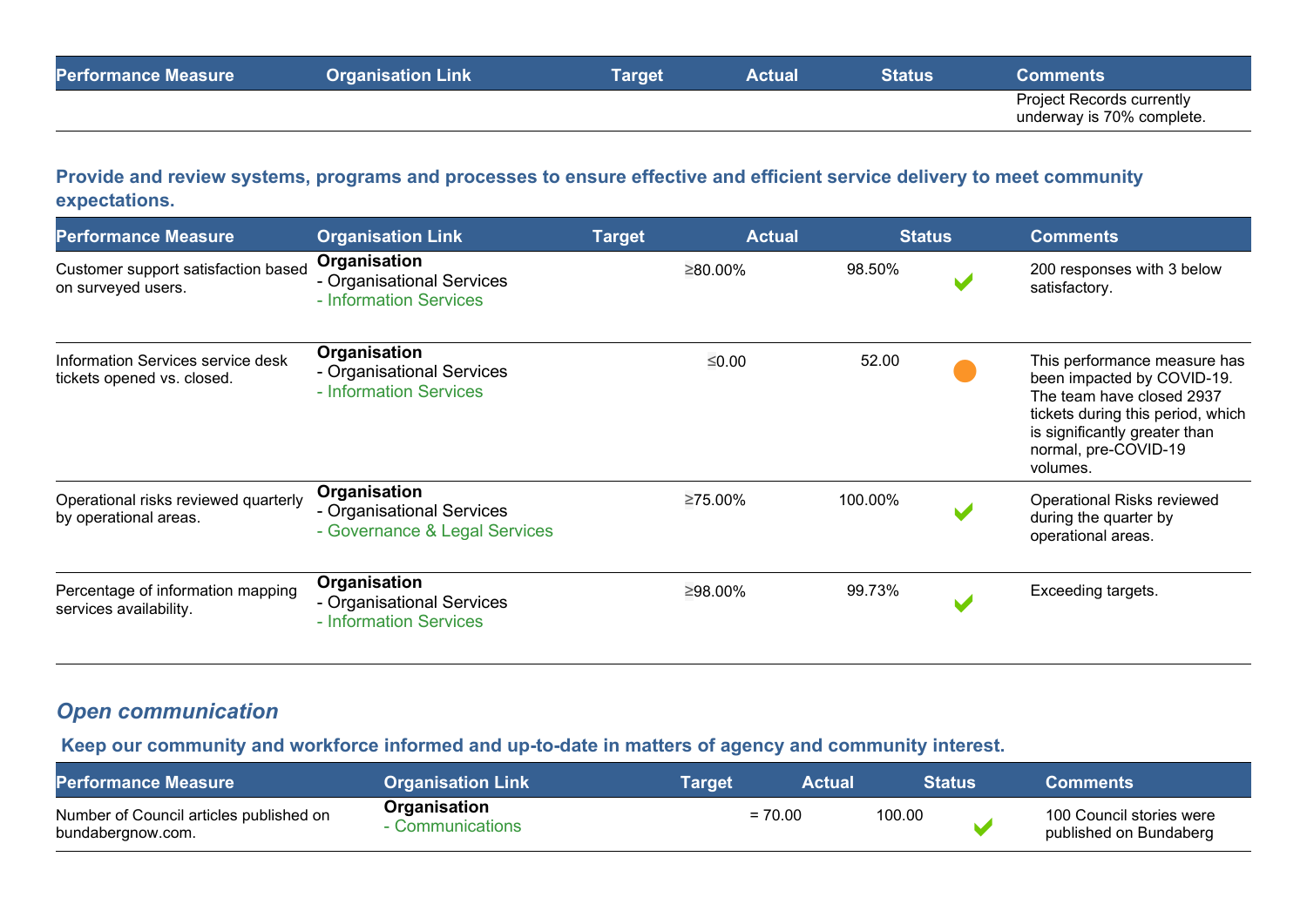| <b>Performance Measure</b> | <b>Organisation Link</b> | <b>Target</b> | <b>Actual</b> | Status | Comments                             |
|----------------------------|--------------------------|---------------|---------------|--------|--------------------------------------|
|                            |                          |               |               |        | Now, well above the target of<br>70. |

## **Proactively support and encourage community engagement and collaboration.**

| <b>Performance Measure</b>                                                                                            | <b>Organisation Link</b>              | <b>Target</b>                  | <b>Actual</b> |                                                               | <b>Status</b>        | <b>Comments</b>                                                                                                      |
|-----------------------------------------------------------------------------------------------------------------------|---------------------------------------|--------------------------------|---------------|---------------------------------------------------------------|----------------------|----------------------------------------------------------------------------------------------------------------------|
| Interaction with social media<br>posts: Shares, comments and<br>likes on Facebook, Instagram,<br>YouTube and Twitter. | Organisation<br>- Communications      | 5% increase on<br>last quarter |               | Engagement:<br>This quarter: 631,271<br>Last quarter: 547,681 | V                    | Engagement: This quarter:<br>631,271 Last quarter: 547,681<br>Facebook - 607,497<br>Instagram - 4180<br>Twitter - 26 |
|                                                                                                                       |                                       |                                |               |                                                               |                      | YouTube - 19,568                                                                                                     |
| Total number of followers on<br>Facebook, Twitter, Instagram and<br>YouTube.                                          | Organisation<br><b>Communications</b> | 5% increase on<br>last quarter |               | 2,683 increase on last<br>quarter                             | $\blacktriangledown$ | Facebook: additional 2043<br>followers to a total of 23,790                                                          |
|                                                                                                                       |                                       |                                |               |                                                               |                      | Instagram: additional 446<br>followers to a total of 4180                                                            |
|                                                                                                                       |                                       |                                |               |                                                               |                      | Twitter: no additional followers<br>to a total of 1605                                                               |
|                                                                                                                       |                                       |                                |               |                                                               |                      | YouTube: additional 194<br>subscribers to a total of 323                                                             |

## **Develop consistent messaging and professional communications that establish a positive profile and identity for council and our region.**

| <b>Performance Measure</b>                                                                                                      | <b>Organisation Link</b>         | Target      | <b>Actual</b> | <b>Status</b> | <b>Comments</b>                                                             |
|---------------------------------------------------------------------------------------------------------------------------------|----------------------------------|-------------|---------------|---------------|-----------------------------------------------------------------------------|
| Sentiment analysis - a breakdown of<br>the tone of all media mentions and<br>whether they are positive, negative or<br>neutral. | Organisation<br>- Communications | $< 10.00\%$ |               | 4.00%         | Online: Editorial mentions 896.<br>Positive 9%, negative 0%,<br>neutral 91% |
|                                                                                                                                 |                                  |             |               |               | Print: Total media articles: 209.                                           |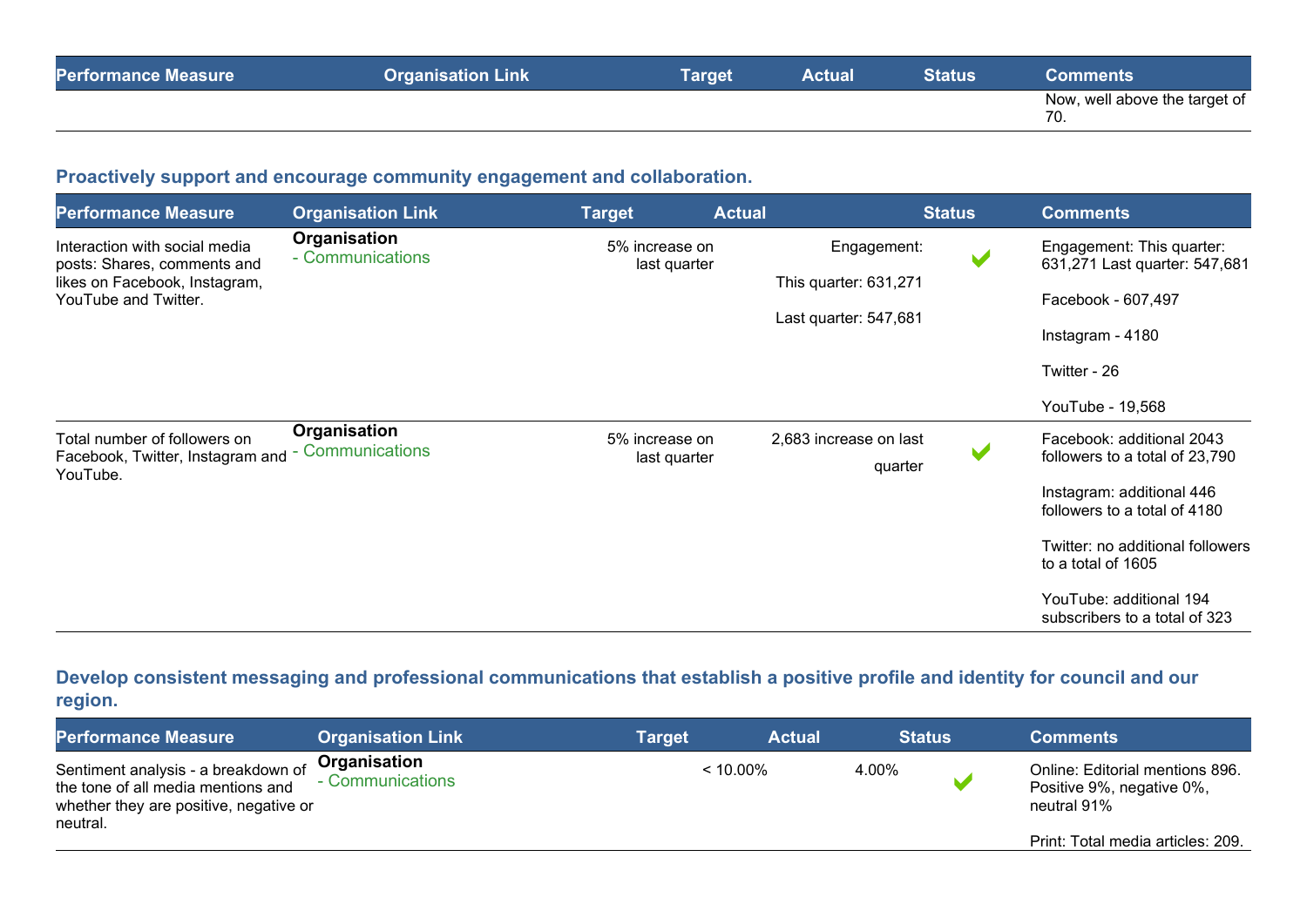| <b>Performance Measure</b> | <b>Organisation Link</b> | Target | <b>Actual</b> | <b>Status</b> | <b>Comments</b>                                   |
|----------------------------|--------------------------|--------|---------------|---------------|---------------------------------------------------|
|                            |                          |        |               |               | Positive 7%, negative 8%,<br>neutral 85%          |
|                            |                          |        |               |               | Overall: positive 8%, negative<br>4%, neutral 88% |

# **Review and develop updated and relevant communication platforms, modes, mediums and content.**

| <b>Performance Measure</b>              | <b>Organisation Link</b>         | <b>Target</b>                  | <b>Actual</b>                     | <b>Status</b> | <b>Comments</b>                                                                                                                                     |
|-----------------------------------------|----------------------------------|--------------------------------|-----------------------------------|---------------|-----------------------------------------------------------------------------------------------------------------------------------------------------|
| Website visitation: Length of stay.     | Organisation<br>- Communications |                                | Trend 2 minutes and 16<br>seconds |               | Trending positively.                                                                                                                                |
| Website visitation: Number of<br>users. | Organisation<br>- Communications | 5% increase on<br>last quarter | 189,700 new<br>users              |               | In the fourth quarter bundabergnow.com<br>had 189,700 new users. This has been an<br>increase of 36,293 new users compared to<br>the third quarter. |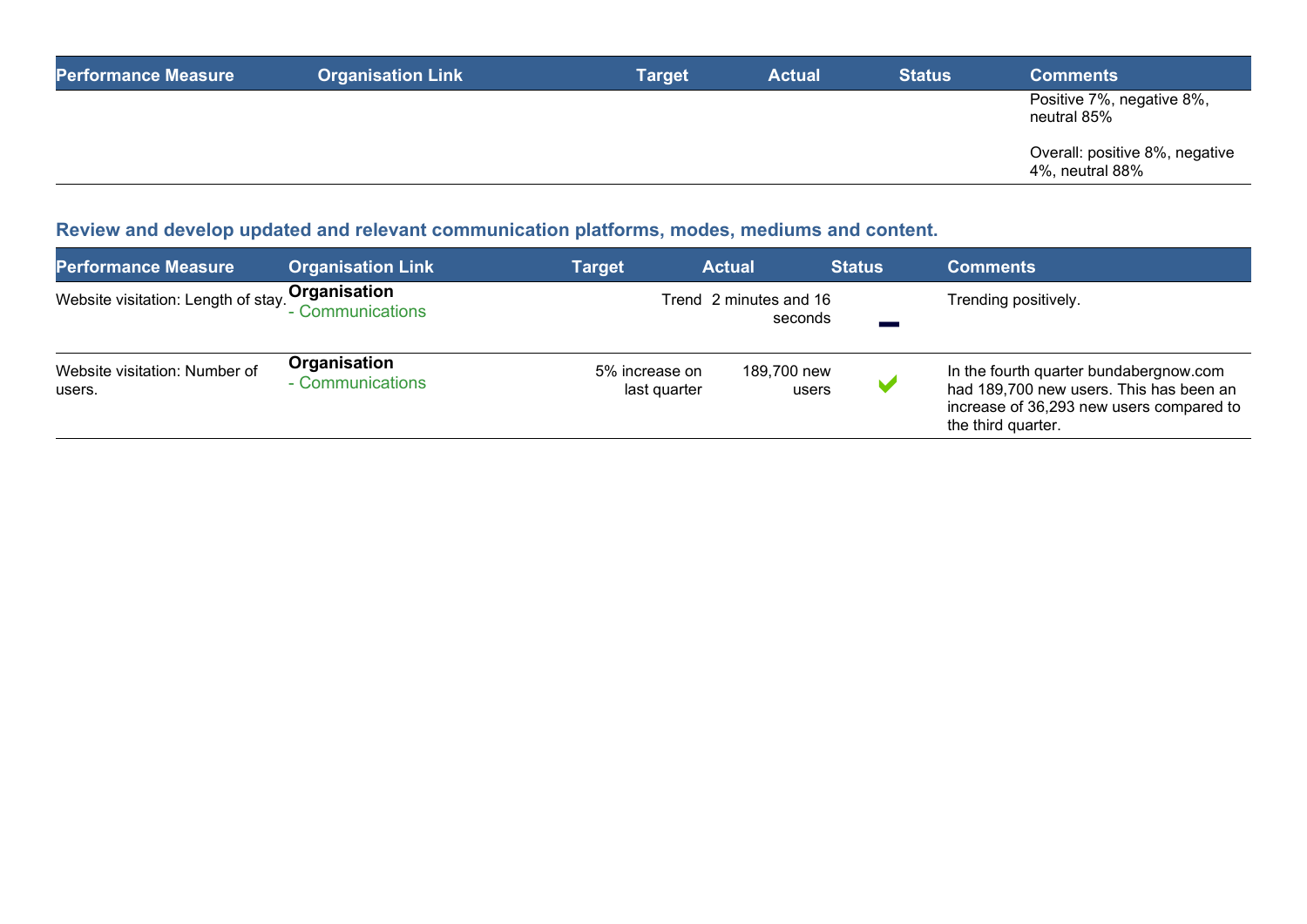# **Game changers**

## *Connected and leveraged infrastructure*

## **Strategic Infrastructure plans developed for all classes of community infrastructure.**

| <b>Performance Measure</b>                                        | <b>Organisation Link</b>      | <b>Target</b>     | <b>Actual</b> | <b>Status</b> | <b>Comments</b>                                                                                                                                                                                                                                                                                                                                                                    |
|-------------------------------------------------------------------|-------------------------------|-------------------|---------------|---------------|------------------------------------------------------------------------------------------------------------------------------------------------------------------------------------------------------------------------------------------------------------------------------------------------------------------------------------------------------------------------------------|
| The Local Government Infrastructure<br>Plan is reviewed annually. | Organisation<br>- Development | $= 100\%$ by June | 2020          | 100%          | <b>Councils Local Government</b><br>Infrastructure Plan is subject to<br>ongoing review through quarterly<br>reporting on delivery of trunk<br>infrastructure as required under the<br>Planning Act. An updated live<br>version of the Local Government<br>Infrastructure Plan is also being<br>maintained to inform future Local<br>Government Infrastructure Plan<br>amendments. |

## **Annual infrastructure capital programs are completed in accord with adopted strategic plans and in accord with budget.**

| <b>Performance Measure</b>                                                                                                                                                                                                                                                                                  | <b>Organisation Link</b>                                          | Target             | <b>Actual</b> | <b>Status</b> | <b>Comments</b>                                                                                                       |
|-------------------------------------------------------------------------------------------------------------------------------------------------------------------------------------------------------------------------------------------------------------------------------------------------------------|-------------------------------------------------------------------|--------------------|---------------|---------------|-----------------------------------------------------------------------------------------------------------------------|
| <b>Completion of Bespoke Projects</b><br>(specific/uncommon projects) subject to external - Organisational Services<br>factors including grant specific funding, in<br>partnership with or dependent on external<br>entities commitment, dependent on another<br>Bespoke Project or delivered under tender. | Organisation<br>- Financial Services                              | $= 60\%$ per annum |               | 88%           | Expenditure exceeds target<br>with a significant portion of the<br>capital program delivered.                         |
| Completion of business as usual projects<br>(routine projects that Council has control over)<br>including renewals, own source of funding and<br>completed Project Decision Framework.                                                                                                                      | Organisation<br>- Organisational Services<br>- Financial Services | $= 90\%$ per annum |               | 80%           | A large portion of the<br>undelivered capital program<br>relates to fleet renewals on<br>order and awaiting delivery. |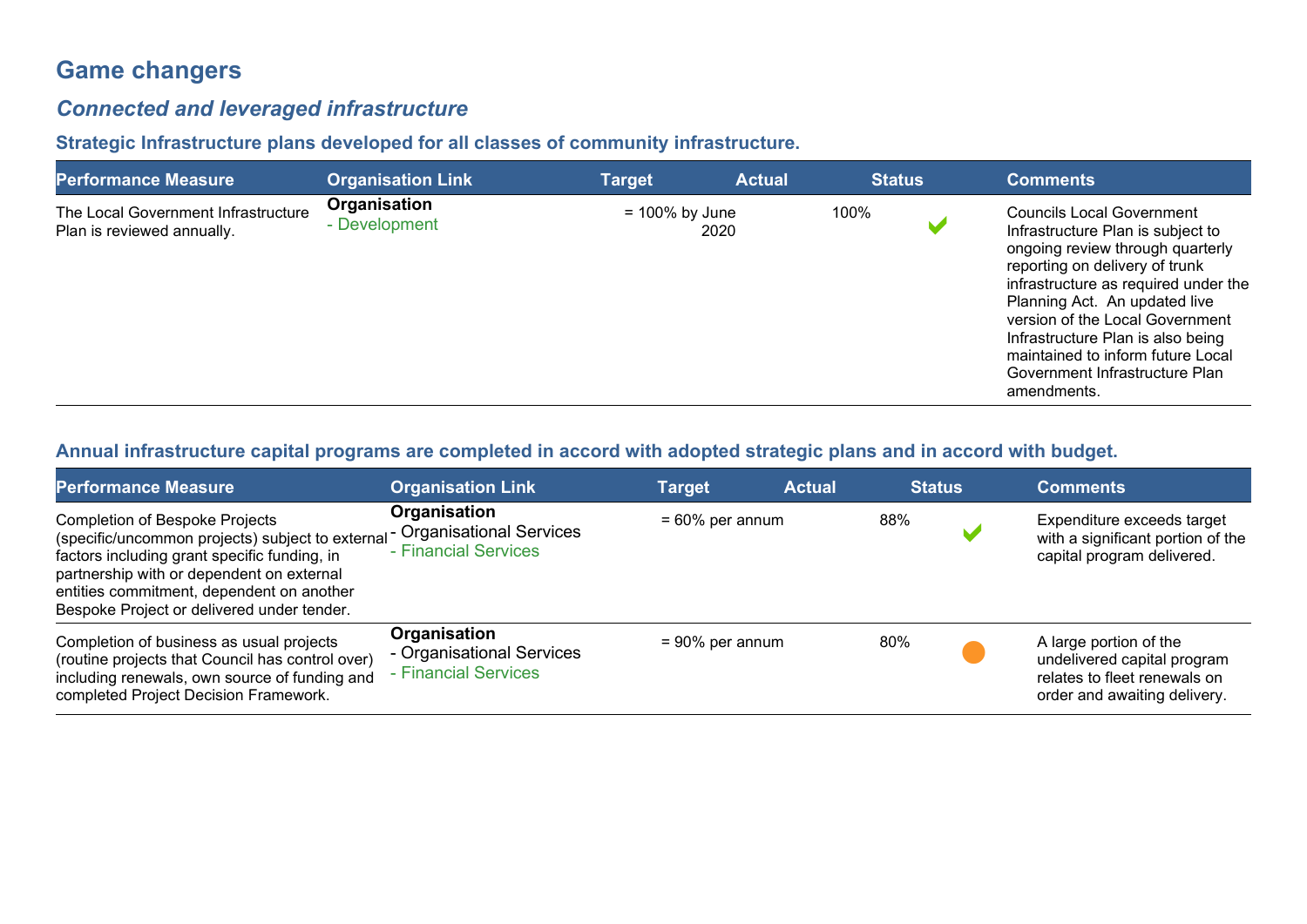#### **Annual investment in infrastructure renewal is not less than the annual cost of infrastructure depreciation.**

| <b>Performance Measure</b>                                                                                  | <b>Organisation Link</b>                                          | <b>Target</b> | <b>Actual</b> |        | <b>Status</b> | <b>Comments</b>                                                                                                                                                                                                                                                                          |
|-------------------------------------------------------------------------------------------------------------|-------------------------------------------------------------------|---------------|---------------|--------|---------------|------------------------------------------------------------------------------------------------------------------------------------------------------------------------------------------------------------------------------------------------------------------------------------------|
| Renewal expenditure and budget is<br>informed by and in accord with the<br>Long Term Asset Management Plan. | Organisation<br>- Organisational Services<br>- Financial Services |               | $>90.00\%$    | 74.00% |               | Orders have been written for<br>items of plant which Council will<br>take delivery of early next<br>financial year. Other items of<br>infrastructure will be considered<br>as part of the carry over budget<br>amendment in 2020/21 and<br>updated through the Asset<br>Management Plan. |

#### **Ten year Capital Plan developed.**

| <b>Performance Measure</b>                                                                                       | <b>Organisation Link</b>                                          | <b>Target</b> | <b>Actual</b> | <b>Status</b> | <b>Comments</b>                                                                   |
|------------------------------------------------------------------------------------------------------------------|-------------------------------------------------------------------|---------------|---------------|---------------|-----------------------------------------------------------------------------------|
| Ten year capital investment plan<br>maintained and revised to inform the<br>original budget and amended budgets. | Organisation<br>- Organisational Services<br>- Financial Services | Yes/No        |               | Yes           | Capital Investment Plan was<br>adopted at Special Budget<br>Meeting 30 June 2020. |

## *Advocacy and investment attraction*

#### **Preparation and delivery of a Bundaberg regional advocacy program.**

| <b>Performance Measure</b>                              | <b>Organisation Link</b>                                       | Target | <b>Actual</b> |         | <b>Status</b> | <b>Comments</b>                                                                                                 |
|---------------------------------------------------------|----------------------------------------------------------------|--------|---------------|---------|---------------|-----------------------------------------------------------------------------------------------------------------|
| Advocacy Priority list reviewed<br>annually by Council. | Organisation<br>- Strategic Projects & Economic<br>Development |        | $= 100.00\%$  | 100.00% |               | List of 2020 Advocacy Priorities<br>is complete and has been<br>presented to Council. Projects<br>are underway. |

## **Demonstrated new investment in strategic projects.**

| <b>Performance Measure</b>                            | <b>Organisation Link</b>                                       | <b>Target</b> | <b>Actual</b> | <b>Status</b> | <b>Comments</b>                                              |
|-------------------------------------------------------|----------------------------------------------------------------|---------------|---------------|---------------|--------------------------------------------------------------|
| Annual review of investment in<br>strategic projects. | Organisation<br>- Strategic Projects & Economic<br>Development |               | $= 100.00\%$  | 100.00%       | List of 2020 Advocacy Priorities<br>is complete and has been |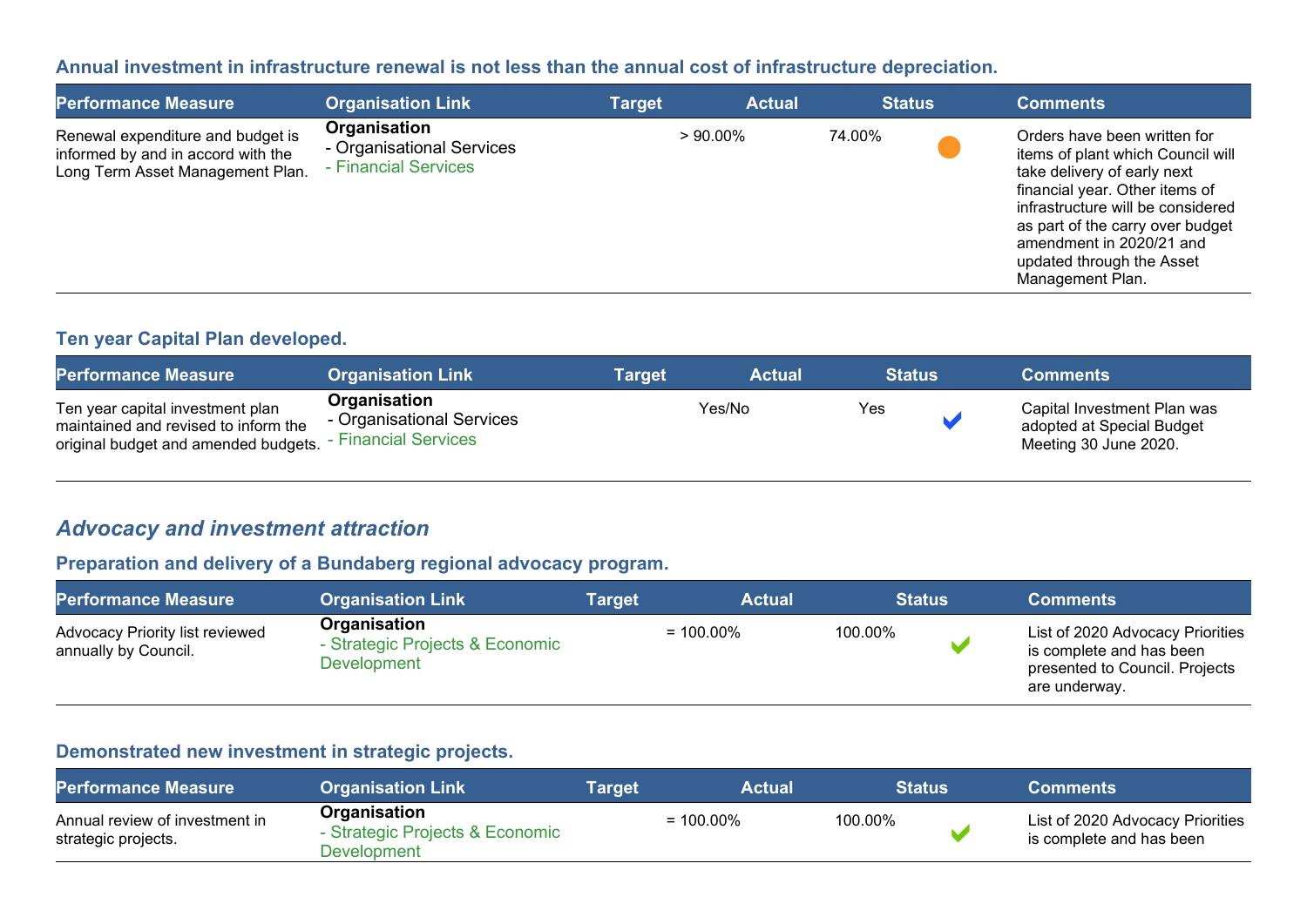| <b>Performance Measure</b> | <b>Organisation Link</b> | <b>Target</b> | <b>Actual</b> | Status | <b>Comments</b>                                 |
|----------------------------|--------------------------|---------------|---------------|--------|-------------------------------------------------|
|                            |                          |               |               |        | presented to Council. Projects<br>are underway. |

## *Use of digital and innovative technologies*

# **Delivery of the Bundaberg Regional Intelligent Communities Plan.**

| <b>Performance Measure</b>                        | <b>Organisation Link</b>                                              | Target | <b>Actual</b> |            | <b>Status</b> | <b>Comments</b>                                                                                                                                                                                                                                                                                                                                                                                             |
|---------------------------------------------------|-----------------------------------------------------------------------|--------|---------------|------------|---------------|-------------------------------------------------------------------------------------------------------------------------------------------------------------------------------------------------------------------------------------------------------------------------------------------------------------------------------------------------------------------------------------------------------------|
| Annual review of Intelligent<br>Communities Plan. | Organisation<br>- Strategic Projects &<br><b>Economic Development</b> |        | $= 100.00\%$  | 000.00%. ا |               | Various projects underway including 100<br>Gig Bundaberg, Ag-Tech Hub, Reducing<br>Urban Glow projects (e.g. monitoring urban<br>glow and deploying smart lighting<br>technology) and collaboration with LG<br>Sherlock on various data analytics<br>platforms. In addition, Strategic Projects is<br>working with various departments to<br>publish a variety of open data sets at<br>https://data.gov.au. |

## **Organisational and region wide adoption of innovative smart technologies.**

| <b>Performance Measure</b>                                         | <b>Organisation Link</b>                                              | Target | <b>Actual</b> |         | <b>Status</b> | <b>Comments</b>                                                                                                                                                                                                                                                                                                                                                                                             |
|--------------------------------------------------------------------|-----------------------------------------------------------------------|--------|---------------|---------|---------------|-------------------------------------------------------------------------------------------------------------------------------------------------------------------------------------------------------------------------------------------------------------------------------------------------------------------------------------------------------------------------------------------------------------|
| Annual review of adoption of<br>innovative and smart technologies. | Organisation<br>- Strategic Projects & Economic<br><b>Development</b> |        | $= 100.00\%$  | 100.00% |               | Various projects underway including 100<br>Gig Bundaberg, Ag-Tech Hub, Reducing<br>Urban Glow projects (e.g. monitoring urban<br>glow and deploying smart lighting<br>technology) and collaboration with LG<br>Sherlock on various data analytics<br>platforms. In addition, Strategic Projects is<br>working with various departments to publish<br>a variety of open data sets at<br>https://data.gov.au. |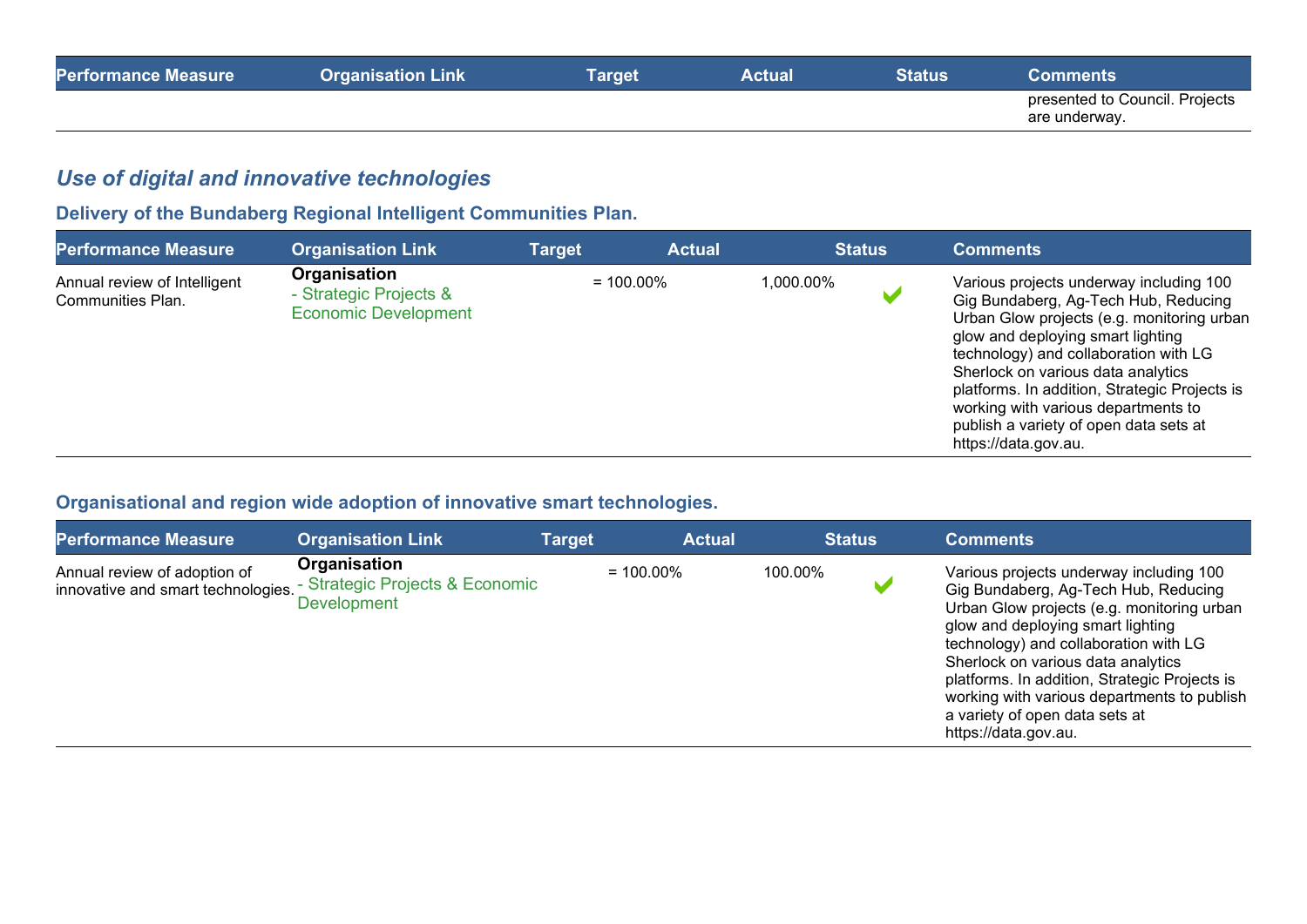# *Organisational and cultural excellence*

## **Develop and implement People and Performance Strategy.**

| <b>Performance Measure</b>                                          | <b>Organisation Link</b>                                                                          | <b>Target</b> | <b>Actual</b>                        | <b>Status</b>                  | <b>Comments</b>                                                                                                                                                                                                                                                                                                                                                                                                                                                                            |
|---------------------------------------------------------------------|---------------------------------------------------------------------------------------------------|---------------|--------------------------------------|--------------------------------|--------------------------------------------------------------------------------------------------------------------------------------------------------------------------------------------------------------------------------------------------------------------------------------------------------------------------------------------------------------------------------------------------------------------------------------------------------------------------------------------|
| Health and Safety Strategic Plan<br>actions completed by timeframe. | Organisation<br>- Organisational Services<br>- People, Safety & Culture<br>- Work Health & Safety |               | Milestone Strategic Plan actions for | 2019/20 were all<br>completed. | Significant work has been<br>undertaken by the Workplace<br>Health and Safety team to<br>complete the actions out of the<br>Health and Safety Strategic<br>Plan. The completion of these<br>actions has contributed to the<br>overall safety statistics for<br>Council, for the whole financial<br>year, to remain consistent with<br>previous years even with a<br>significant increase in<br>attention from Workplace<br><b>Health and Safety Queensland</b><br>on Council's operations. |
| Health and Safety Strategic Plan<br>Key Performance Indicators met. | Organisation<br>- Organisational Services<br>- People, Safety & Culture<br>- Work Health & Safety |               | $= 90.00\%$                          | 22.00%                         | The 4th quarter results have<br>been significantly impacted by<br>COVID-19 restrictions.                                                                                                                                                                                                                                                                                                                                                                                                   |

## **Implement Communications and Marketing Strategy.**

| <b>Performance Measure</b>                                           | <b>Organisation Link</b>         | Tarɑet | <b>Actual</b>                                      | <b>Status</b> | <b>Comments</b>                                 |
|----------------------------------------------------------------------|----------------------------------|--------|----------------------------------------------------|---------------|-------------------------------------------------|
| Improved community satisfaction as<br>measured in the annual survey. | Organisation<br>- Communications | Trend  | The next survey<br>will likely be held<br>in 2021. |               | The next survey will likely be<br>held in 2021. |